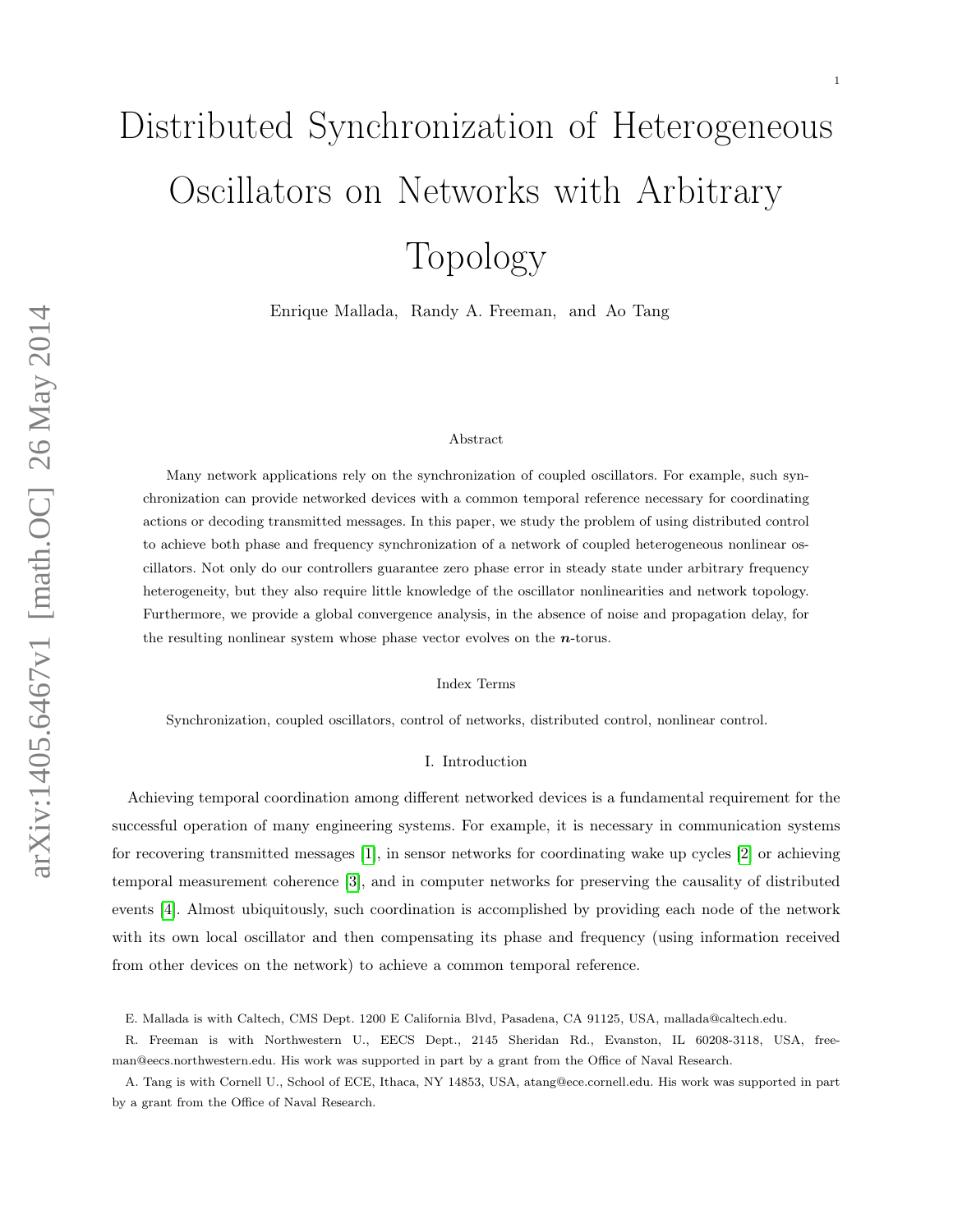Legacy applications such as public switched telephone networks and cellular networks use a centralized hierarchical synchronization scheme with high-precision oscillators having relative frequency errors ranging from 0.01 to 4.6 parts per million (ppm) [\[5,](#page-24-4) [6\]](#page-24-5). For several reasons, however, these traditional synchronization architectures have become increasingly unsuitable for newer applications such as wireless sensor networks. For example, traditional methods can break down with the failure of only a few nodes. In addition, many newer applications use inexpensive oscillators having errors as high as 100 ppm [\[7\]](#page-24-6). Thus, a synchronization protocol designed for these newer applications should satisfy two essential requirements: it should be distributed and independent of the network topology (each node should use only its neighbors' oscillator information to adjust it own oscillator), and it should be robust to wide variations and uncertainty in the specifications of the oscillators used throughout the network.

A variety of synchronization algorithms have been proposed along these lines, jointly inspired by collective synchronization in physics and biology [\[8](#page-24-7)[–11\]](#page-25-0) and cooperative control in engineering networks [\[12,](#page-25-1) [13\]](#page-25-2). One possible solution is to use monotonically increasing time sources (e.g. clocks) and update their times based on offset information [\[14](#page-25-3)[–22\]](#page-25-4) to achieve a common absolute time reference (clock synchronization). This is suitable for applications in computer networks where a reference to an absolute time is needed (e.g. distributed databases). Another solution is to use periodic time sources (e.g. oscillators) interconnected with phase comparators [\[23](#page-25-5)[–25\]](#page-26-0) or pulse-coupling [\[26–](#page-26-1)[28\]](#page-26-2), where the objective is to achieve common relative time reference (phase synchronization) that allows temporal coordination within the network (e.g. waking up simultaneously)[.1](#page-1-0)

While the theoretical study of clock synchronization is fairly mature, with solutions that can provide zero offset error synchronization on networks with arbitrary heterogeneous frequencies [\[4\]](#page-24-3) and asynchronous updates [\[22\]](#page-25-4), little is known about the phase synchronization counterpart. For example, most phase synchronization solutions present nonzero steady state phase differences in the presence of frequency heterogeneity [\[23,](#page-25-5) [24,](#page-26-3) [26–](#page-26-1)[28\]](#page-26-2) with convergence guarantees limited to idealized scenarios such as homogeneous frequencies [\[29\]](#page-26-4). The only exception is [\[25\]](#page-26-0) which can guarantee phase synchronization for complete graph topologies. Thus whether or not such systems can synchronize for arbitrary networks and arbitrary frequency heterogeneity has remained as an open question [\[24\]](#page-26-3).

In this paper, we provide a positive answer to this question under very general conditions. We propose two distributed controllers that can achieve phase synchronization for a network of arbitrarily interconnected oscillators, under mild assumptions on the oscillator and phase comparator characteristics. For example, we allow the instantaneous frequency of each oscillator to be a highly uncertain nonlinear function of the local control input, a model consistent with most analog oscillators (such as voltage-controlled oscillators or

<span id="page-1-0"></span>1Although one can use clock synchronization to achieve phase synchronization by simply mapping the linear times onto the circle using a modulo operator, this approach can lead to undesirable transients if the phases keep wrapping around the circle as the linear times synchronize. For this reason we consider these as separate synchronization problems, each suitable for different application areas.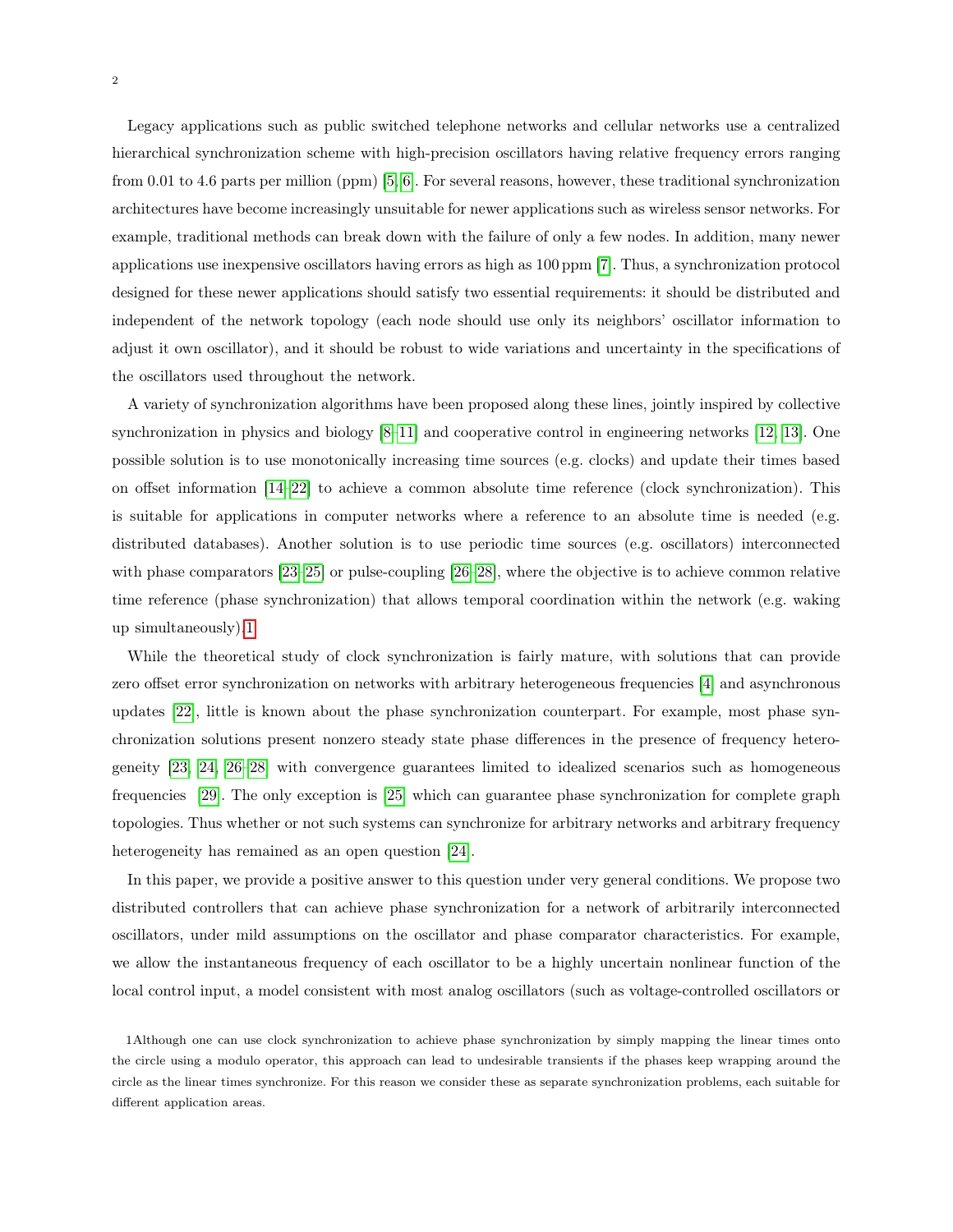CMOS oscillators). Also, unlike existing work, we allow the set of oscillator frequencies to be bounded, so that each oscillator may operate within a prescribed frequency range, even during the transient part of the response. Finally, we allow flexibility in the choice of the phase comparator responses, rather than assuming as in [\[25\]](#page-26-0) that they are sinusoidal. We only require that the measured phase difference is noiseless and can be obtained without propagation delay.

The main contribution of the paper is a novel nonlinear convergence analysis that leverages recent results on the stability of equilibria of homogeneous-frequency coupled oscillators [\[29\]](#page-26-4). In particular, our controllers are based on a Hamiltonian dynamic system defined on the graph in which each local minimum of the energy function represents a synchronized trajectory. Each controller employs a different mechanism to dissipate energy and thereby converge to a synchronized solution. Furthermore, we show that any trajectories that are synchronized in frequency but not in phase must be unstable.

#### II. Notation and terminology

We let  $\mathbb{T} = \mathbb{R}/2\pi\mathbb{Z}$  denote the unit circle, regarded as the Lie group of angle addition. We equip  $\mathbb{T}$ with the usual Riemannian metric which defines the distance between two points to be the length of the shorter of the two arcs connecting them (so that diam( $\mathbb{T}$ ) =  $\pi$ ). For  $p \in \mathbb{N}$ , we let  $\mathbb{T}^p$  denote the Cartesian product of p circles. For  $i \in \{1, \ldots, p\}$ , we let  $\partial_i$  denote the unit vector field pointing in the counterclockwise direction on the i<sup>th</sup> factor of  $\mathbb{T}^p$  (which we write simply as  $\partial$  when  $p = 1$ ). Because these unit vector fields form an ordered basis for the tangent space of  $\mathbb{T}^p$  at each point, we can represent tangent vectors for  $\mathbb{T}^p$ as elements of  $\mathbb{R}^p$ , that is, as coordinate vectors with respect to this basis. Moreover, all Jacobian matrices of mappings defined on  $\mathbb{T}^p$  will be representations of the differential with respect to this basis.

All graphs in this paper will be simple, undirected, connected graphs having n vertices (with  $2 \leq n < \infty$ ) and m edges (with  $m \geq n-1$ ). We represent such a graph G as a pair  $\mathbb{G} = (\mathcal{V}, \mathcal{E})$  for a vertex set  $\mathcal{V}$  and edge set  $\mathcal{E}$ . We label and order the vertices and edges, writing  $\mathcal{V} = \{1, \ldots, n\}$  and  $\mathcal{E} = \{1, \ldots, m\}$ , where each edge  $k \in \mathcal{E}$  is an unordered pair of distinct vertices  $k = \{i, j\} \subset \mathcal{V}$ . For each vertex  $i \in \mathcal{V}$ , we let  $\mathcal{N}_i$ denote the following indexed set of neighbors of i:

$$
\mathcal{N}_i = \left\{ (j,k) \in \mathcal{V} \times \mathcal{E} \, : \, k = \{i,j\} \right\}. \tag{1}
$$

Thus  $(j, k) \in \mathcal{N}_i$  if and only if  $(i, k) \in \mathcal{N}_j$ , that is, if and only if edge k connects vertices i and j.

#### III. Problem statement and results

We consider a network of controlled oscillators in which each oscillator shares the current value of its phase with its immediate neighbors. The purpose of the controller design is to guarantee both frequency and phase synchronization of the interconnected system. We adopt the classical phase-locked loop (PLL) structure for each controlled oscillator [\[23,](#page-25-5) [30\]](#page-26-5). This structure consists of three components connected in feedback, as illustrated in Fig. [1:](#page-3-0) a base oscillator, a phase comparator, and a loop filter. The base oscillator is a physical device (such as a voltage-controlled oscillator) whose frequency is determined dynamically by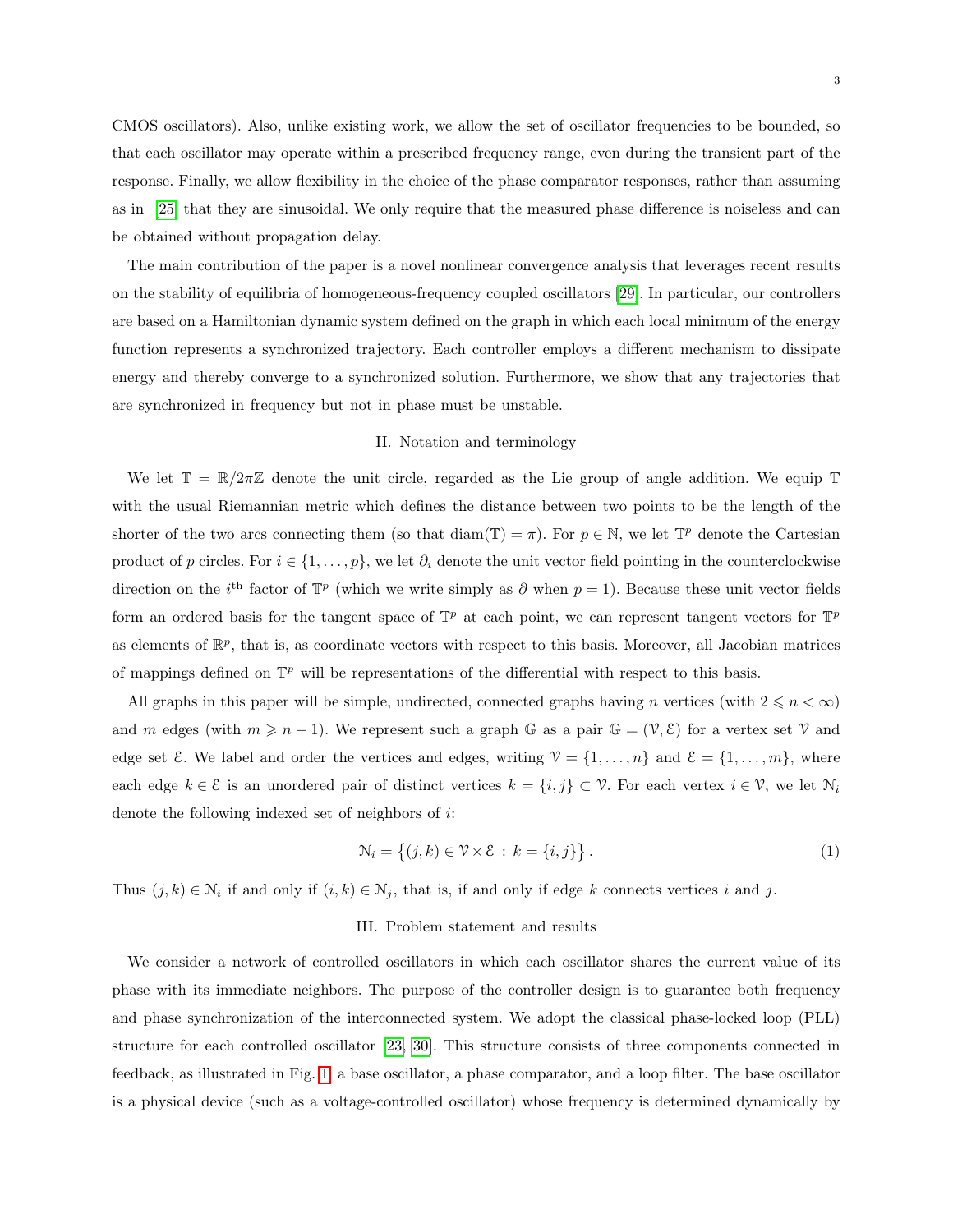<span id="page-3-0"></span>

Fig. 1: PLL components of a controlled oscillator.

means of a control signal; the phase of each controlled oscillator system is simply the phase of its base oscillator. The phase comparator produces a phase error signal by comparing its own phase with the phases of its neighbors. Finally, the loop filter produces the control signal from the phase error.

We represent the network of oscillators by a graph  $\mathbb{G} = (\mathcal{V}, \mathcal{E})$  in which each vertex is a controlled oscillator and each edge indicates an exchange of phases between neighboring vertices. We represent the phase of oscillator i at time  $t \in \mathbb{R}$  by  $\varphi_i(t) \in \mathbb{T}$ , and we write the phase vector signal for the entire network as the column vector

<span id="page-3-1"></span>
$$
\varphi = \left[ \varphi_1 \dots \varphi_n \right]^T \in \mathbb{T}^n. \tag{2}
$$

We define a synchronization measure  $\delta\varphi$  to be the diameter of the finite subset of T consisting of the n phases  $\varphi_i$ :

$$
\delta \varphi = \text{diam}\{\varphi_1, \dots, \varphi_n\} \in [0, \pi]. \tag{3}
$$

Note that if  $\delta\varphi < \frac{2\pi}{3}$ , then the *n* phases  $\varphi_i$  all lie within an arc of length  $\delta\varphi$ . Therefore a small value of  $\delta\varphi$  represents a tight clustering of the oscillator phases, and these phases are all identical when  $\delta\varphi = 0$ . This diameter [\(3\)](#page-3-1) is a worst-case measure of synchronization, rather than an average measure, as a single outlier can make this diameter large. The following definition describes our design goal:

<span id="page-3-2"></span>Definition 1. Let  $\mathcal{I} \subset \mathbb{R}$  be an interval. The network of oscillators achieves almost-global synchronization within  $\mathcal I$  when for almost all initial states (including both the initial oscillator phases and any initial loop filter states), the trajectories of the system satisfy:

asymptotic frequency synchronization: there exists a constant  $\omega^* \in \mathcal{I}$  such that  $\dot{\varphi}_i(t) \to \omega^*$  as  $t \to \infty$  for each  $i \in \mathcal{V}$ ;

asymptotic phase synchronization:  $\delta \varphi(t) \rightarrow 0$  as  $t \rightarrow \infty;$ 

constrained frequencies:  $\dot{\varphi}_i(t) \in \mathcal{I}$  for all  $t \geq 0$  and each  $i \in \mathcal{V}$ ;

internal boundedness: all loop filter states (if any) are bounded in forward time.

The constraint interval  $\mathcal I$  used in this definition characterizes the desired range of frequencies for the oscillators. Choosing an appropriate interval  $\mathcal I$  in the design is thus useful for preventing the oscillators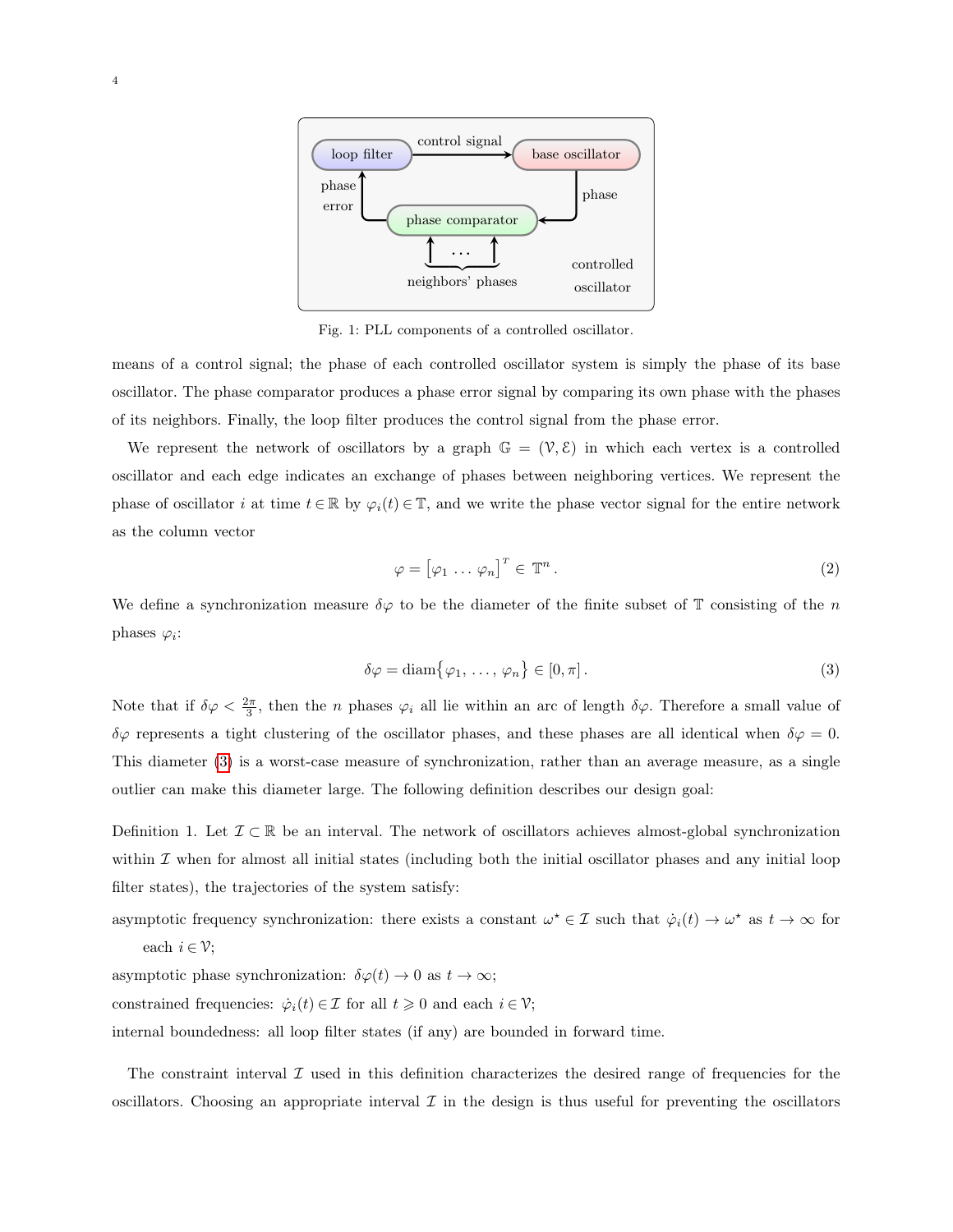from moving too fast, too slow, or reversing direction.

# A. Base oscillator and phase comparator

In common models of controlled analog oscillators, the instantaneous frequency is some uncertain monotonic nonlinear function of the control input. For example, the graph of this function is the "tuning curve" seen on data sheets of many voltage-controlled oscillators, where it is understood that this curve is typical rather than exact. Motivated by such models, we assign an uncertain frequency function  $\chi_i$  to the base oscillator in each vertex i, where  $\chi_i: \mathcal{U} \to \mathbb{R}$  is a strictly increasing  $C^1$  function on a known open interval domain  $\mathcal{U} \subset \mathbb{R}$ . The angular velocity of the phase of the oscillator at time t (that is, its instantaneous frequency) is then given by  $\chi_i(u_i(t))$ , where  $u_i(\cdot)$  is a U-valued control signal. Hence our model for the base oscillator is the differential equation

<span id="page-4-0"></span>
$$
\dot{\varphi}_i = \chi_i(u_i). \tag{4}
$$

In this oscillator model, the oscillator stops whenever  $\chi_i(u_i) = 0$  and reverses direction whenever  $\chi_i(u_i)$ changes sign. However, an oscillator need not admit such behavior, as the image  $\chi_i(\mathfrak{U})$  need not contain zero.

As we see from the model [\(4\)](#page-4-0), the base oscillators are nonlinear and heterogeneous. In addition, we do not need precise knowledge of the frequency functions  $\chi_i$  to complete our design and guarantee almost-global synchronization. In fact, as we will see when we list our assumptions in Section [III-E](#page-7-0) below, all we need to know about the functions  $\chi_i$  in the unconstrained case  $\mathcal{I} = \mathbb{R}$  is that they are  $C^1$  with positive derivatives on U, and that the intersection of their images  $\chi_i(\mathfrak{U})$  is nonempty.

The phase comparator in vertex i calculates a linear combination of functions of phase differences to produce a phase error  $e_i$ :

<span id="page-4-2"></span>
$$
e_i(\varphi) = \sum_{(j,k)\in\mathcal{N}_i} a_k f(\varphi_j - \varphi_i),\tag{5}
$$

where the constants  $a_k$  are positive edge weights and  $f : \mathbb{T} \to \mathbb{R}$  is the phase coupling function. For example, the coupling function used in many classical PLL designs is the sine function  $f = \sin$ .

#### B. Example: the Kuramoto model

Suppose that the frequency function  $\chi_i$  for each base oscillator i has the simple affine form  $\chi_i(u_i) = \omega_i + u_i$ , where the constant  $\omega_i \in \mathbb{R}$  represents the nominal oscillator frequency. Suppose further that the phase coupling function is the sine function  $f = \sin$  and that all loop filters are constant unity gains so that  $u_i \equiv e_i$ . Then the controlled phase equation becomes

<span id="page-4-1"></span>
$$
\dot{\varphi}_i = \omega_i + \sum_{(j,k) \in \mathcal{N}_i} a_k \sin(\varphi_j - \varphi_i).
$$
\n(6)

This model of a network of coupled oscillators has been studied extensively, and we refer the reader to the survey paper [\[31\]](#page-26-6). In particular, if the graph G is complete, and if all edge weights  $a_k$  are the same, then this is the famous Kuramoto model of coupled oscillators [\[32\]](#page-26-7).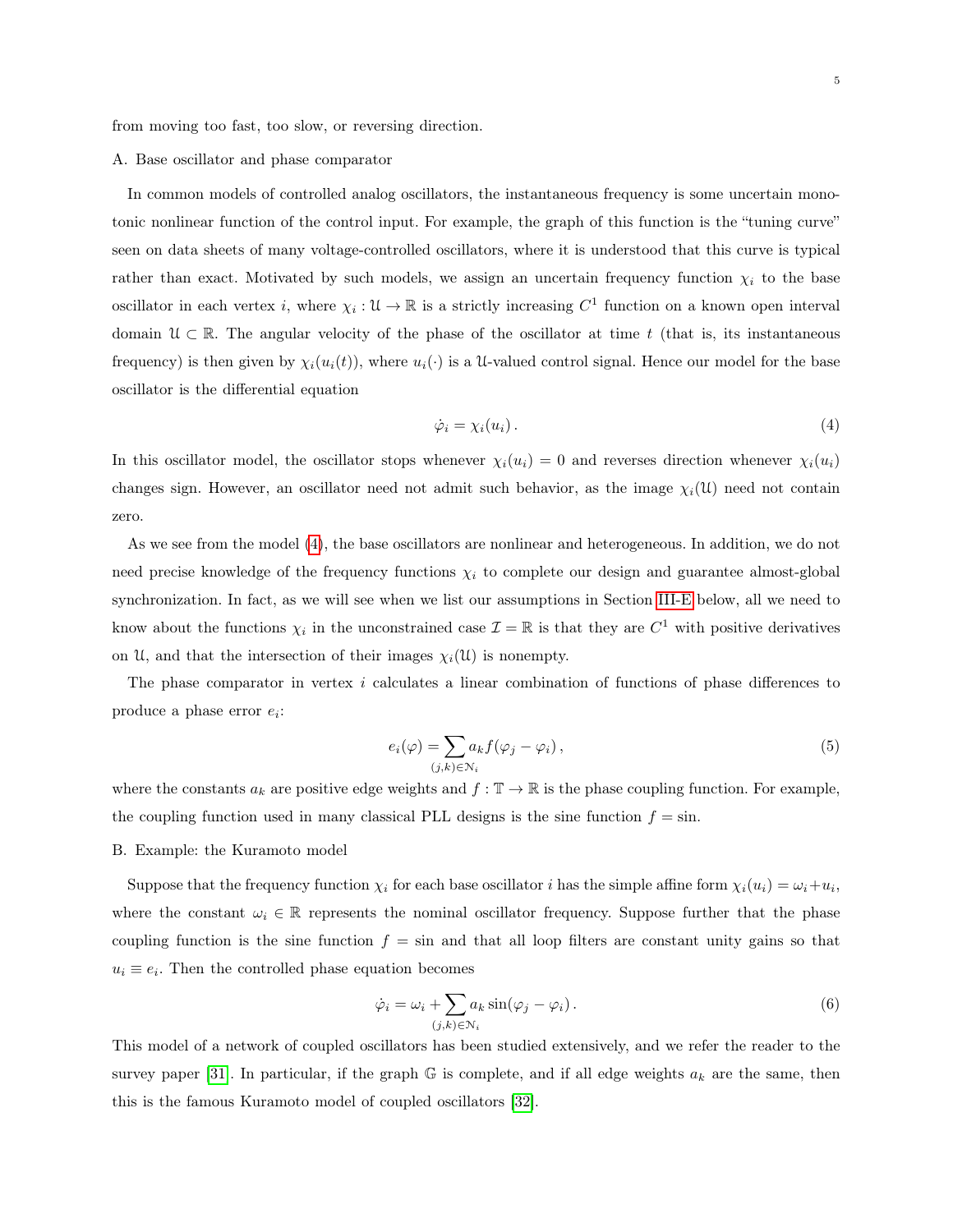The oscillator network characterized by the dynamics in [\(6\)](#page-4-1) fails to meet the design goal of Definition [1.](#page-3-2) Indeed, the existence of a synchronized trajectory for the model [\(6\)](#page-4-1) in which  $\delta\varphi \equiv 0$  implies that the nominal frequencies  $\omega_i$  are all identical. If these frequencies were known precisely, then we could simply cancel them out via control by setting  $u_i = e_i + \omega^* - \omega_i$  to obtain a model of the form [\(6\)](#page-4-1) in which  $\omega_i = \omega^*$ for all  $i \in \mathcal{V}$ . However, even in this case of identical frequencies, almost-global synchronization has been proved only for special classes of connected graphs, such as complete graphs or trees [\[31\]](#page-26-6). Instead, we are interested in oscillators having unknown heterogeneous frequencies on arbitrary connected graphs. In this case one can choose sufficiently large edge weights  $a_k$  to guarantee "practical" phase synchronization in which  $\delta\varphi$  becomes small, provided it does not start off too large [\[31\]](#page-26-6). However, choosing large edge weights makes it less likely that the frequencies  $\dot{\varphi}_i$  will be constrained to a desired interval  $\mathcal I$  during the transient. In any case, we see that we must depart from this standard model [\(6\)](#page-4-1) to meet the design goal of Definition [1,](#page-3-2) and we do so by choosing a non-sinusoidal coupling function  $f$  in [\(5\)](#page-4-2) and a nonlinear dynamic loop filter.

#### <span id="page-5-4"></span>C. Toward synchronization: a Hamiltonian system

The loop filter in vertex i produces the control signal  $u_i$  from the phase error  $e_i$ . It is well known that introducing integral action into the loop filter can compensate offset mismatches for networks of heterogeneous oscillators [\[19,](#page-25-6) [21–](#page-25-7)[23,](#page-25-5) [25,](#page-26-0) [30\]](#page-26-5). Thus as a first attempt at achieving almost-global synchronization of the oscillator network, we simply make the loop filter a scaled integrator:

<span id="page-5-0"></span>
$$
\dot{\gamma}_i = c_i e_i(\varphi) \tag{7}
$$

<span id="page-5-1"></span>
$$
u_i = \zeta(\gamma_i), \tag{8}
$$

where  $\gamma_i(\cdot)$  is the real-valued internal filter state,  $c_i$  is a positive parameter, and  $\zeta : \mathbb{R} \to \mathcal{U}$  is a scaling function which squeezes the value of  $\gamma_i$  into the domain U of the frequency function  $\chi_i$ . We do not assume that the oscillators have access to the global time variable  $t$ . As a result, the differential  $dt$  used in the construction of  $d\gamma_i/dt$  in [\(7\)](#page-5-0) is unknown, and we account for this by assuming that the positive constant  $c_i$ is unknown.

The system resulting from  $(4)$  and  $(7)-(8)$  $(7)-(8)$  $(7)-(8)$  is

<span id="page-5-2"></span>
$$
\dot{\varphi}_i = \chi_i(\zeta(\gamma_i)) \tag{9}
$$

<span id="page-5-3"></span>
$$
\dot{\gamma}_i = c_i e_i(\varphi) \,, \tag{10}
$$

where  $e_i$  is the phase error in [\(5\)](#page-4-2). The first thing we notice about this system [\(9\)](#page-5-2)–[\(10\)](#page-5-3) is that it admits a synchronized solution at any frequency  $\omega^* \in \mathbb{R}$  which belongs to the image of each function  $\chi_i \circ \zeta$ . Indeed, choose any initial states such that  $\delta\varphi(0) = 0$  and  $\chi_i(\zeta(\gamma_i(0))) = \omega^*$  for each  $i \in \mathcal{V}$ ; then  $\dot{\varphi}_i \equiv \omega^*$  and  $\dot{\gamma}_i \equiv 0$ for every  $i \in \mathcal{V}$ , which implies  $\delta \varphi \equiv 0$ . However, solutions starting from other initial conditions will not converge to such synchronized trajectories, which means this system still fails to meet the design goal of Definition [1.](#page-3-2)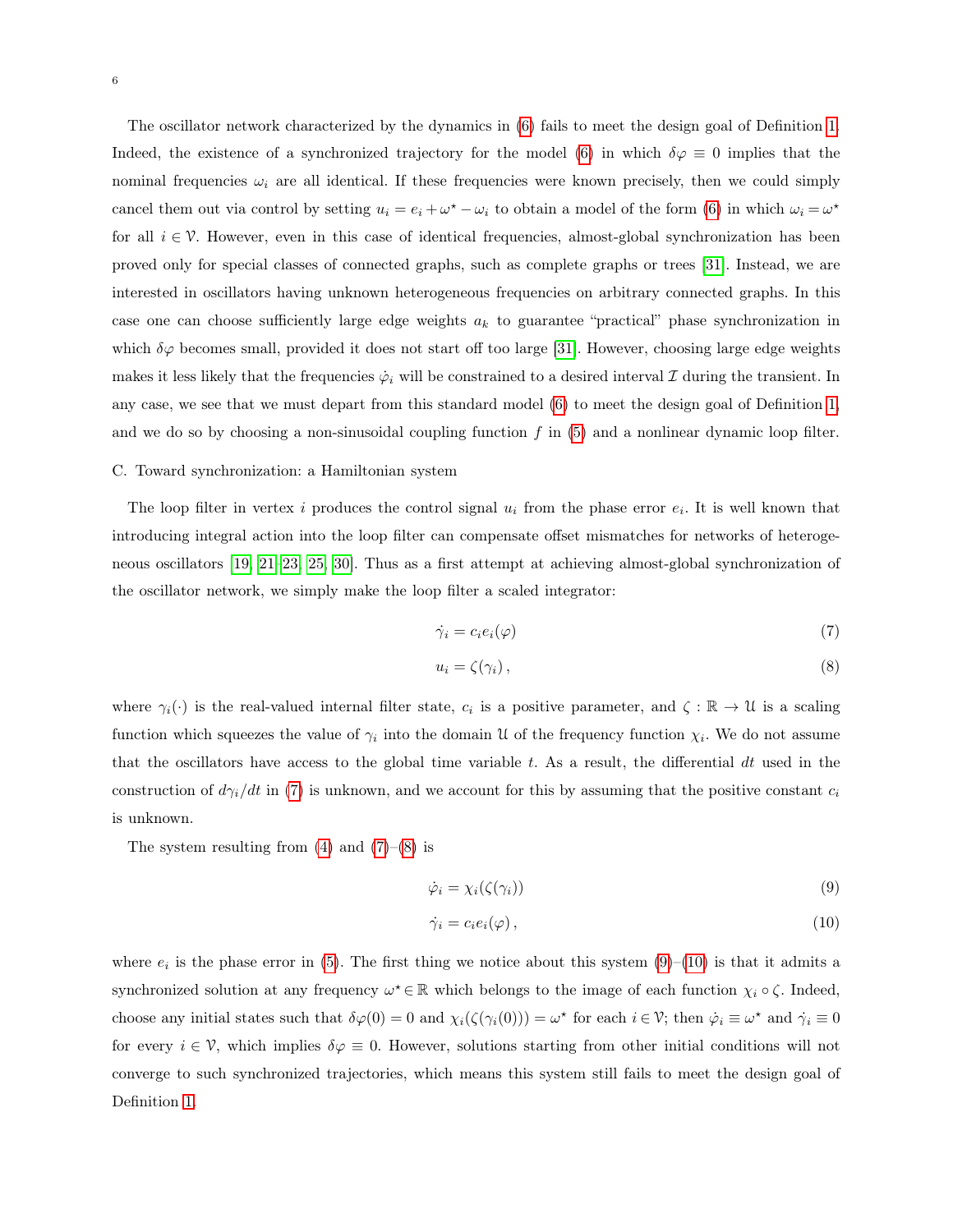The second thing we notice about the system  $(9)$ – $(10)$  is that it is a Hamiltonian system with position variables  $\varphi_i$  and momentum variables  $\gamma_i/c_i$ . Indeed, assuming the phase coupling function f is odd, the n-vector of phase errors  $e_i$  is the negative gradient of a potential function of the phase vector  $\varphi$  (as we will show in Section [IV-A\)](#page-12-0). Furthermore, each function  $(\chi_i \circ \zeta)/c_i$ , being a scalar function of a scalar variable, is trivially the gradient of a potential function of its argument  $\gamma_i$ . The sum of these potential functions is a Hamiltonian associated with the dynamics  $(9)-(10)$  $(9)-(10)$  $(9)-(10)$ . Moreover, as we will see in Section [IV-A,](#page-12-0) if we let the position variables be the phases  $\varphi_i$  measured relative to an appropriate rotating frame, then the system is still Hamiltonian, but now the Hamiltonian is proper and nonnegative and is thus a Lyapunov function candidate. If we can guarantee that synchronized trajectories represent the only local minima of this Lyapunov function, then we can perturb these Hamiltonian dynamics with dissipation terms in the controller to achieve almost-global synchronization. This is the control design strategy we will pursue in this paper.

# D. The PI loop filter: a perturbed Hamiltonian system

We propose two different perturbed Hamiltonian systems in this paper, the first now and the second later on in section [III-F.](#page-10-0) For our first perturbation, we add a proportional term to the integral control [\(8\)](#page-5-1), resulting in a proportional-integral (PI) loop filter of the form

<span id="page-6-0"></span>
$$
\dot{\gamma}_i = c_i e_i(\varphi) \tag{11}
$$

$$
u_i = \zeta(e_i(\varphi) + \gamma_i). \tag{12}
$$

Such a loop filter (without our nonlinear scaling function  $\zeta$ ) can be found in classical PLL designs [\[30\]](#page-26-5) as well as in various coupled oscillator systems [\[23,](#page-25-5) [25\]](#page-26-0). More generally, the error term  $e_i$  in [\(12\)](#page-6-0) can be replaced with a scaled error term  $\kappa_i e_i$ , where the "proportional gain"  $\kappa_i$  is a positive constant (or even a positive function of  $\gamma_i$ ), with virtually no change in the convergence proof. We have left this gain  $\kappa_i$  out of the analysis to simplify notation, but the flexibility it adds will be important for tuning the performance of the system. We might also introduce a corresponding "integral gain," but for the analysis this can be absorbed into the constant  $c_i$ .

To summarize, each controlled oscillator in the network has second-order dynamics of the form

<span id="page-6-1"></span>
$$
\dot{\varphi}_i = \chi_i(\zeta(e_i(\varphi) + \gamma_i)) \tag{13}
$$

<span id="page-6-2"></span>
$$
\dot{\gamma}_i = c_i e_i(\varphi) \tag{14}
$$

with

$$
e_i(\varphi) = \sum_{(j,k)\in\mathcal{N}_i} a_k f(\varphi_j - \varphi_i).
$$
\n(15)

The state space of each such oscillator is the cylinder  $T \times \mathbb{R}$ . We next present conditions under which this oscillator system exhibits almost-global synchronization within a given interval  $\mathcal{I}$ .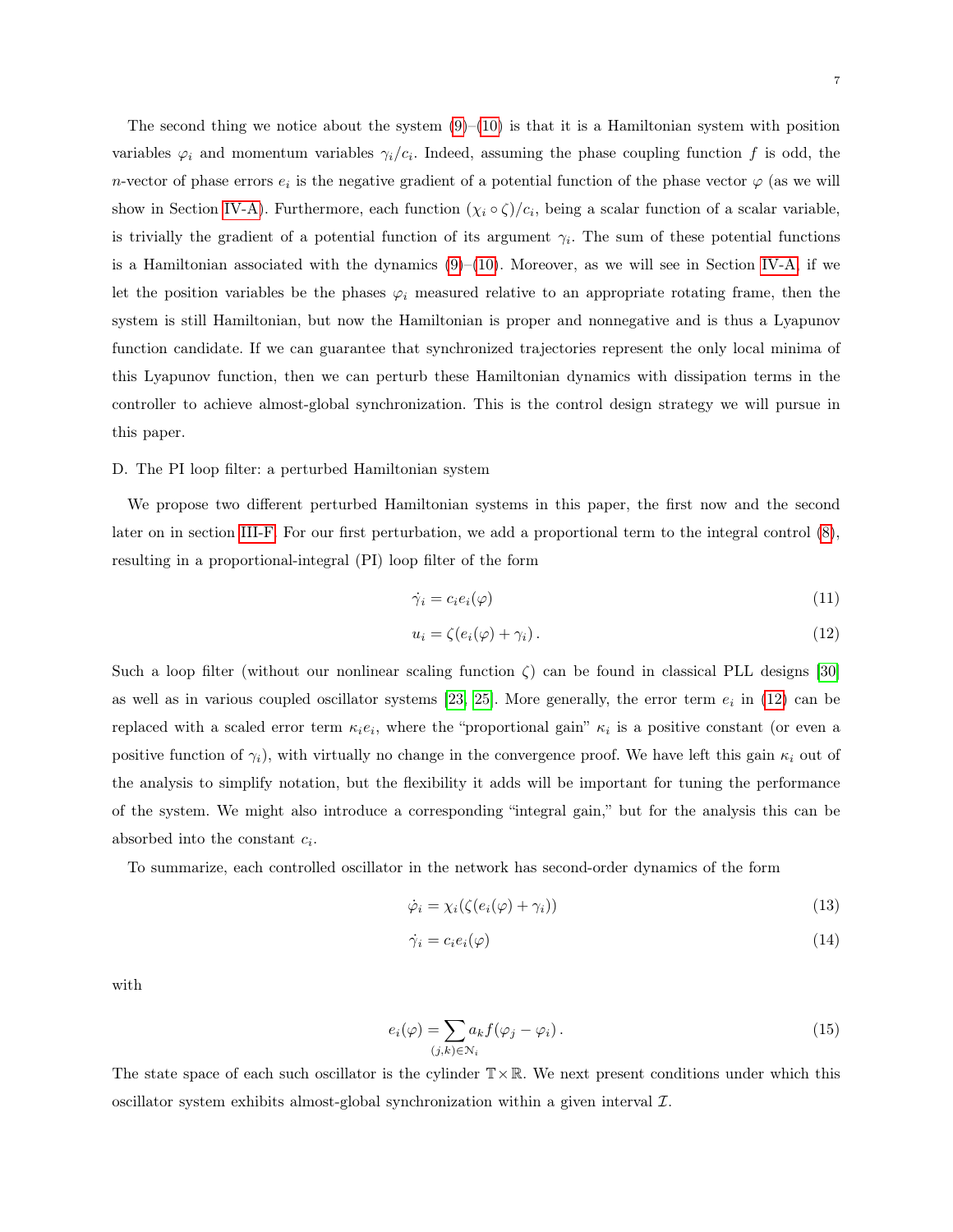# <span id="page-7-0"></span>E. Assumptions and main result

We assume that each vertex knows its neighbors in the graph G (as they need to exchange phase information), but otherwise the graph is unknown. However, we do assume the following:

<span id="page-7-7"></span>(A1) the graph G is connected, and there exists a known upper bound on the number n of vertices in G. The frequency functions  $\chi_i$  of the base oscillators are uncertain; we merely assume that they satisfy the following:

<span id="page-7-8"></span>(A2) the frequency functions  $\chi_i : \mathcal{U} \to \mathbb{R}$  are all  $C^1$  with positive derivatives  $\chi'_i : \mathcal{U} \to (0, \infty)$ , and are such that

<span id="page-7-1"></span>
$$
\bigcap_{i \in \mathcal{V}} \chi_i(\mathfrak{U}) \neq \varnothing. \tag{16}
$$

It is clear from the oscillator model [\(4\)](#page-4-0) that [\(16\)](#page-7-1) is necessary for the existence of phase trajectories having synchronized frequencies. This condition [\(16\)](#page-7-1) implies the existence of some common interval of possible base oscillator frequencies, and thus places an inherent limit on the extent to which these oscillators can differ from each other. Indeed, if one oscillator can only produce frequencies in the kilohertz range and another only in the megahertz range, then there is no possibility of synchronization.

We next assume that our loop filter scaling function  $\zeta$  satisfies:

<span id="page-7-3"></span>(A3) the scaling function  $\zeta : \mathbb{R} \to \mathcal{U}$  is  $C^1$  with positive derivative  $\zeta' : \mathbb{R} \to (0, \infty)$ , and is such that

<span id="page-7-4"></span>
$$
\bigcap_{i \in \mathcal{V}} \chi_i(\zeta(\mathbb{R})) \neq \varnothing \tag{17}
$$

and

<span id="page-7-2"></span>
$$
\bigcup_{i \in \mathcal{V}} \chi_i(\zeta(\mathbb{R})) \subset \mathcal{I},\tag{18}
$$

where  $\mathcal I$  is the constraint interval from Definition [1.](#page-3-2)

It is clear from [\(4\)](#page-4-0) that [\(18\)](#page-7-2) constrains the frequencies  $\dot{\varphi}_i$  to the interval  $\mathcal I$  as required by the design goal in Definition [1.](#page-3-2) If I is large enough to contain the union of the images  $\chi_i(\mathfrak{U})$ , then we can always satisfy assumption [\(A3\)](#page-7-3) by choosing the scaling function  $\zeta$  to be a diffeomorphism onto U (so that [\(16\)](#page-7-1) and [\(17\)](#page-7-4) are the same). However, if  $\mathcal I$  is not that large, then assumption [\(A3\)](#page-7-3) states that we have found a solution to the problem of designing  $\zeta$  to satisfy both [\(17\)](#page-7-4) and [\(18\)](#page-7-2) based on some a priori knowledge about the set of possible frequency functions  $\chi_i$ . Such a design problem could very well have no solution if  $\mathcal I$  is too small.

We let  $f' : \mathbb{T} \to \mathbb{R}$  denote the derivative of the phase coupling function f in the direction of the unit vector field  $\partial$ . We make two assumptions on this function f:

- <span id="page-7-5"></span>(A4) the phase coupling function  $f : \mathbb{T} \to \mathbb{R}$  is  $C^1$  and odd, that is,  $f(-\theta) = -f(\theta)$  for all  $\theta \in \mathbb{T}$ ;
- <span id="page-7-6"></span>(A5) there is a constant  $b \in (0, \frac{\pi}{n-1}]$  such that  $f'(\theta) > 0$  whenever  $\cos(\theta) > \cos(\theta)$  and  $f'(\theta) < 0$  whenever  $\cos(\theta) < \cos(b)$ , for any  $\theta \in \mathbb{T}$ .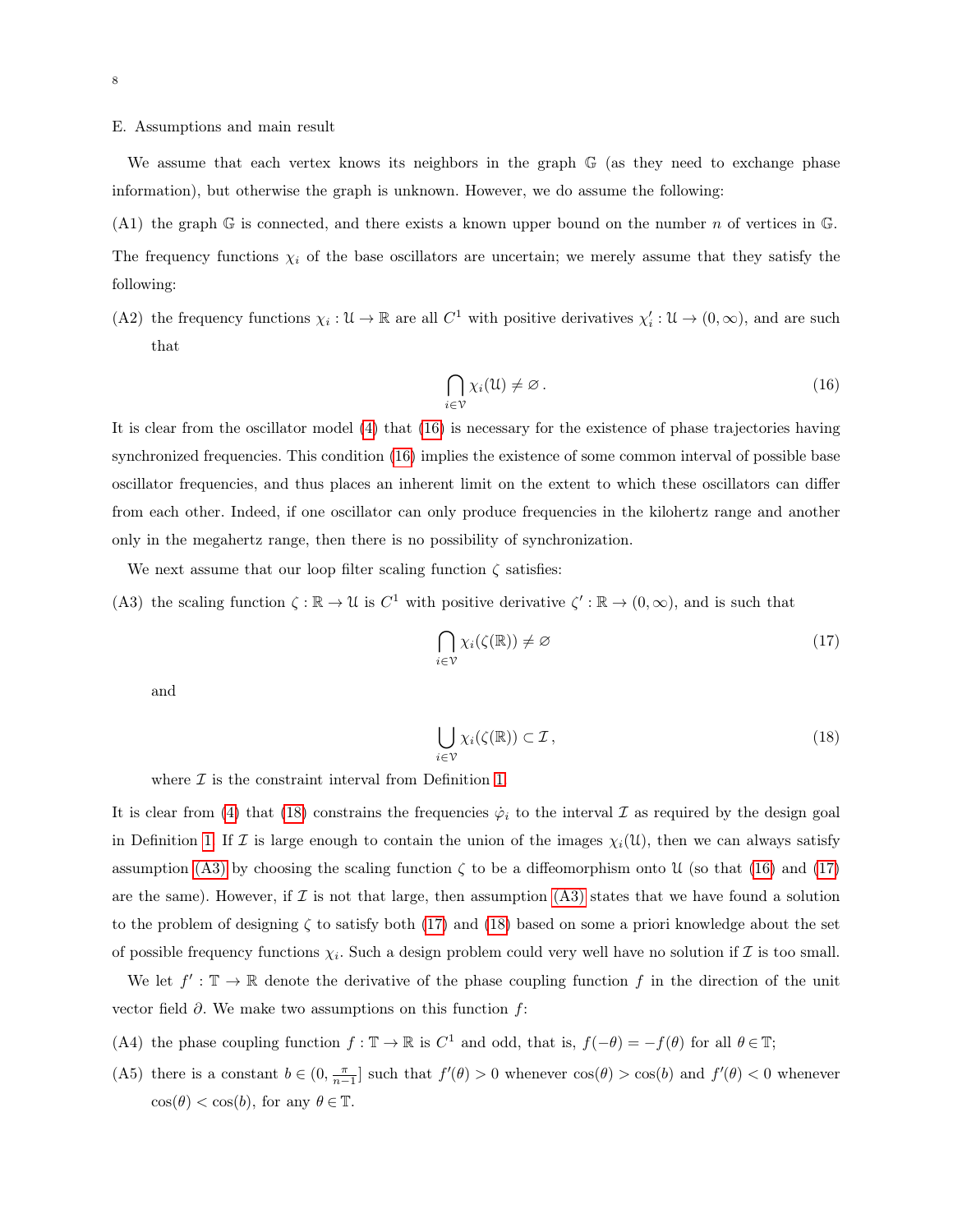<span id="page-8-0"></span>

Fig. 2: Examples of phase-coupling functions f when  $b = 0.5$ .

Assumptions [\(A4\)–](#page-7-5)[\(A5\)](#page-7-6) also appeared in [\[33,](#page-26-8) [34\]](#page-26-9) and play an important role in the convergence analysis:  $(A4)$  allows the interpretation of  $(4)$  and  $(7)-(8)$  $(7)-(8)$  $(7)-(8)$  as a Hamiltonian system, while  $(A5)$  is needed to guarantee convergence to the desired solution.

Note that to choose such a parameter b, we must use our assumed knowledge in  $(A1)$  of a known upper bound on n. Examples of functions f which satisfy assumptions  $(A4)$ – $(A5)$  are shown in Fig. [2](#page-8-0) for  $b = 0.5$ . The first example is given by the  $C^{\omega}$  formula

$$
f(\theta) = \left[1 - \cos(b)\right] \frac{\sin(\theta)}{1 - \cos(b)\cos(\theta)}.
$$
 (19)

This function is related to the characteristic of certain "tanlock" phase comparators [\[30\]](#page-26-5), and it generates the sinusoidal coupling  $f = \sin$  when  $b = \frac{\pi}{2}$ . The other examples are  $C^1$  and piecewise polynomial of various degrees  $p \geq 1$ , each having a derivative given by  $f'(\theta) = 1 - (|\theta|/b)^{p-1}$  on a certain arc containing  $[-b, b]$  and a constant derivative on its complement. All of these examples are normalized to have unit derivative at zero, which means they should result in similar performance for small deviations around a stable synchronized trajectory. When b is small (which we require when  $n$  is large), the magnitude of the derivative of the tanlock function is small on the arc  $[b, \pi]$  when compared to the magnitude of the derivatives of the piecewise-polynomial functions. As a result, the piecewise-polynomial functions might provide faster convergence to a synchronized state when some initial phase differences are greater than b (due to their larger gains for large phase differences).

The final assumption is on the choice of the edge weights  $a_k$ :

<span id="page-8-1"></span>(A6) each edge weight  $a_k$  is chosen at random from a continuous probability distribution on the interval  $(0, \infty)$ .

This assumption allows us to state that, with probability one, we avoid an unknown zero-measure set of bad edge weight vectors  $a = [a_1 \dots a_m]^T \in \mathbb{R}^m$  for which our stability analysis does not guarantee convergence.

<span id="page-8-2"></span>Theorem 2. Assume  $(A1)$ – $(A6)$ . Then with probability one in the selection of edge weights in  $(A6)$ , the network of oscillators with vertex dynamics [\(13\)](#page-6-1)–[\(15\)](#page-6-2) achieves almost-global synchronization within  $\mathcal{I}$ .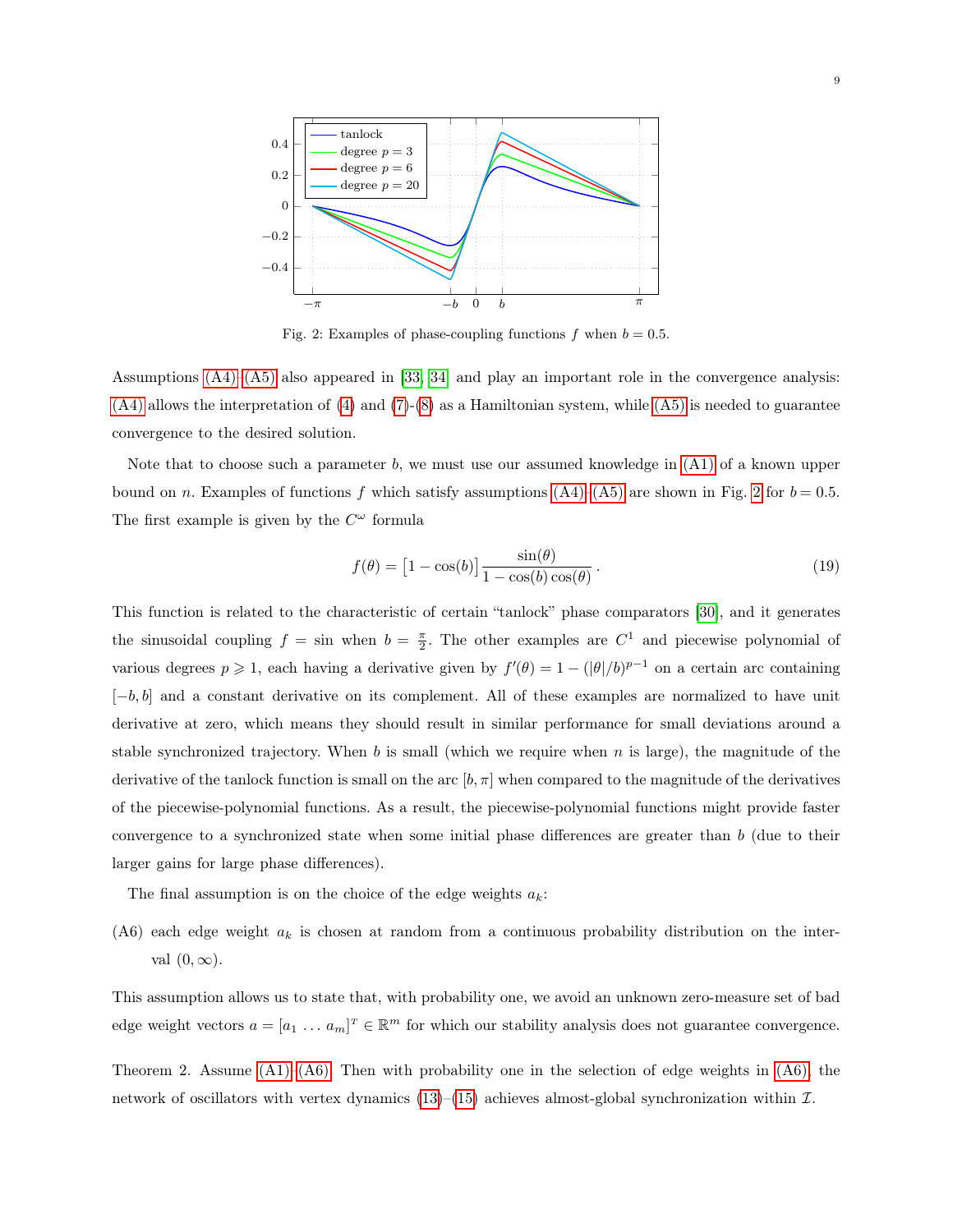<span id="page-9-0"></span>

Fig. 3: The invariant set M (shown in gray) is a collection of isolated cylinders. The intersection of each invariant leaf of the foliation (shown in blue) with M is a collection of isolated circles (shown in red).

Note that when  $n \geq 4$ , assumption [\(A5\)](#page-7-6) rules out the sinusoidal phase-coupling function  $f = \sin$ . In fact, the requirement  $b \leq \frac{\pi}{n-1}$  is within a factor of two of being necessary. Indeed, one can show that if  $b > \frac{2\pi}{n}$ , then for some connected graphs having *n* vertices there exists a nonempty open set of bad edge weight vectors such that trajectories of  $(13)$ – $(15)$  starting from a set of initial states having positive measure achieve asymptotic frequency synchronization but not asymptotic phase synchronization.

We will prove Theorem [2](#page-8-2) in Section [IV.](#page-11-0) In this proof, we first construct a Lyapunov function for the system, and then apply the Krasovskii-LaSalle invariance theorem to show that all trajectories converge to a certain invariant subset M of the state space  $\mathbb{T}^n \times \mathbb{R}^n$ . We then determine the structure of this set M, showing first that it is the disjoint union of isolated embeddings of the cylinder  $T \times \mathbb{R}$ . We next show that the state space admits a foliation into invariant  $(2n-1)$ -dimensional submanifolds, and that the intersection of each leaf of this foliation with the set  $\mathcal M$  is the disjoint union of isolated embeddings of the circle  $\mathbb T$  (as conceptualized in Fig. [3\)](#page-9-0). Each such circle represents a periodic trajectory with a constant synchronized frequency  $\omega^* \in \mathcal{I}$  (so that  $\dot{\varphi}_i \equiv \omega_i^*$ ). One of the cylinders of the set M is good, in that all of the periodic trajectories on this cylinder are also synchronized in phase (so that  $\delta\varphi \equiv 0$ ). The remaining cylinders of M (if any) are bad, in that all of the periodic trajectories on these cylinders are out of phase. Finally, using a local linearization analysis, we show that the phase-synchronized trajectories are exponentially stable (relative to each leaf of the foliation), whereas the out-of-phase trajectories are exponentially unstable.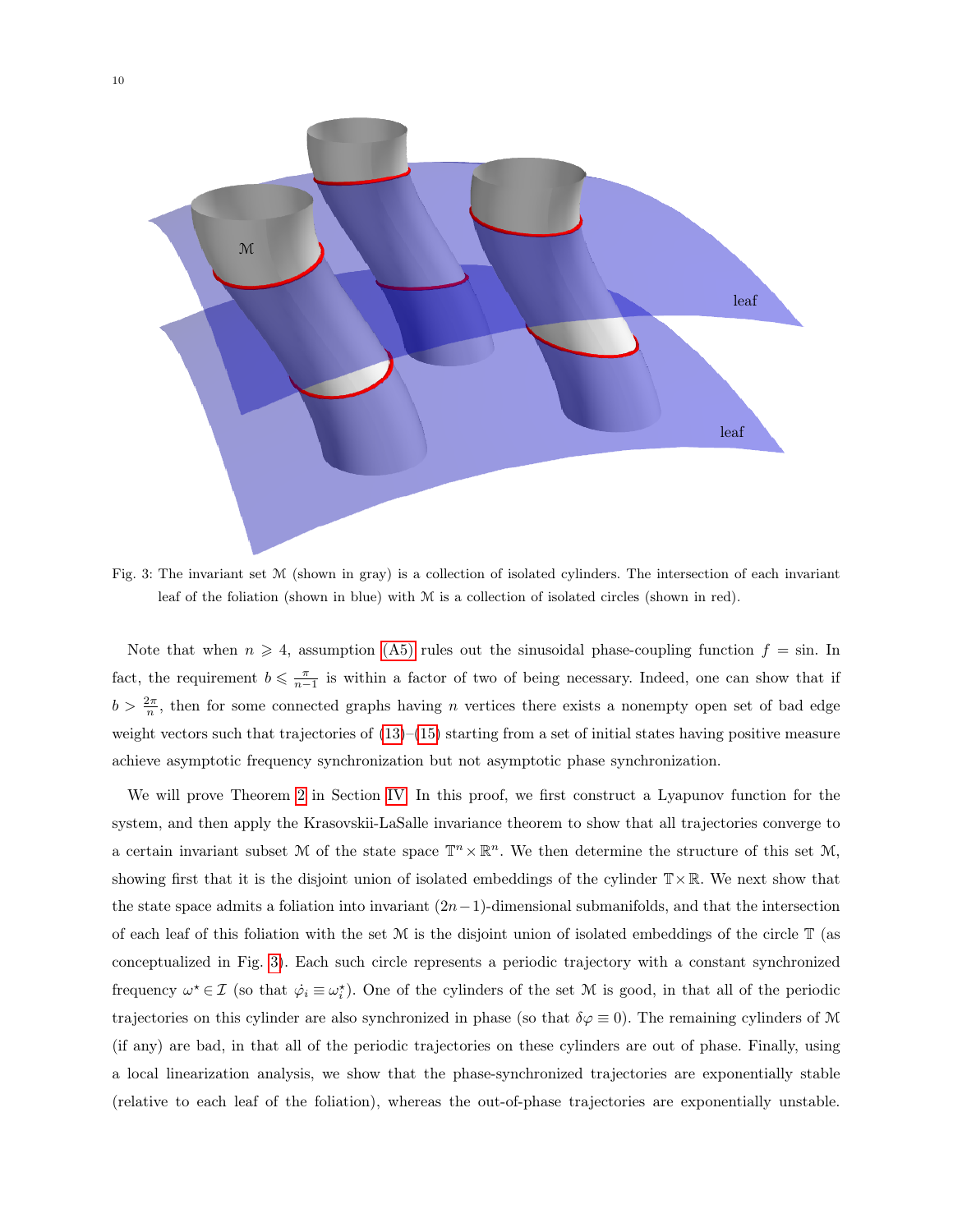Because we show that these periodic trajectories are isolated on each leaf (a key step in the proof), we conclude that almost all trajectories achieve asymptotic synchronization in both frequency and phase.

# <span id="page-10-0"></span>F. The dual controller: a different perturbed Hamiltonian system

The approach we take in the controller design in  $(13)$ – $(15)$  is to perturb the Hamiltonian system  $(9)$ – $(10)$ by adding a dissipation term to the dynamics of each position variable. An alternative, dual approach is to add a dissipation term to the dynamics of each momentum variable. We will do this by including a second comparator in addition to the phase comparator, that is, by introducing a second set of error signals  $z_i$  in addition to the phase errors  $e_i$  in [\(5\)](#page-4-2). The resulting controller is more complex, but further analysis might reveal that it has performance advantages over the controller  $(13)$ – $(15)$ .

For this dual controller, each pair of neighboring vertices agrees on an orientation of the edge connecting them. Thus each vertex i can partition its neighbor set as  $\mathcal{N}_i = \mathcal{N}_i^+ \cup \mathcal{N}_i^-$ , where  $(j,k) \in \mathcal{N}_i^+$  when i is the head of the edge  $k = \{i, j\}$  and  $(j, k) \in \mathcal{N}_i^-$  when i is the tail of the edge k. Furthermore, we make an additional assumption on the frequency functions  $\chi_i$  of the base oscillators:

# <span id="page-10-4"></span>(A7) the interval U and the intervals  $\chi_i(\mathfrak{U})$  for each  $i \in \mathcal{V}$  contain only positive real numbers.

In other words, we assume that the graph of each  $\chi_i(\cdot)$  lies completely in the first quadrant, which is true for many analog oscillators. This assumption guarantees that the functions  $\zeta$  and  $\chi_i$  take on only positive values. Consequently, for each ordered pair of vertices  $i<sub>j</sub>$  we can define the ratio

<span id="page-10-1"></span>
$$
\rho_{ij}(\gamma_i, \gamma_j) = \frac{\zeta(\gamma_j)\chi_i(\zeta(\gamma_i))}{\zeta(\gamma_i)\chi_j(\zeta(\gamma_j))} > 0.
$$
\n(20)

Using  $(9)$ , that is, using the base oscillator model  $(4)$  together with the integrator loop filter  $(7)$ – $(8)$ , we can calculate [\(20\)](#page-10-1) as

<span id="page-10-3"></span><span id="page-10-2"></span>
$$
\rho_{ij}(\gamma_i, \gamma_j) = \frac{\zeta(\gamma_j)}{\zeta(\gamma_i)} \left[ \frac{d\varphi_j}{d\varphi_i} \right]^{-1}.
$$
\n(21)

We then define a new error signal  $z_i$  for vertex i as

$$
z_i(\gamma) = \sum_{(j,k)\in\mathcal{N}_i^+} d_k \left[ \zeta(\gamma_j) - \rho_{ij}(\gamma_i, \gamma_j) \zeta(\gamma_i) \right] + \sum_{(j,k)\in\mathcal{N}_i^-} d_k \left[ \rho_{ij}^{-1}(\gamma_i, \gamma_j) \zeta(\gamma_j) - \zeta(\gamma_i) \right],
$$
\n(22)

where  $\gamma = [\gamma_1 \dots \gamma_n]^T \in \mathbb{R}^n$  is the vector of loop filter states and the constants  $d_k$  are an additional set of positive edge weights. For vertex i to compute this error variable  $z_i$ , it must receive the signal  $\zeta(\gamma_j)$ from each of its neighbors. Also, we see from [\(21\)](#page-10-2) that it must calculate the derivative of each neighbor's phase  $\varphi_j$  with respect to its own phase  $\varphi_i$ , a calculation which does not require knowledge of the global time variable t.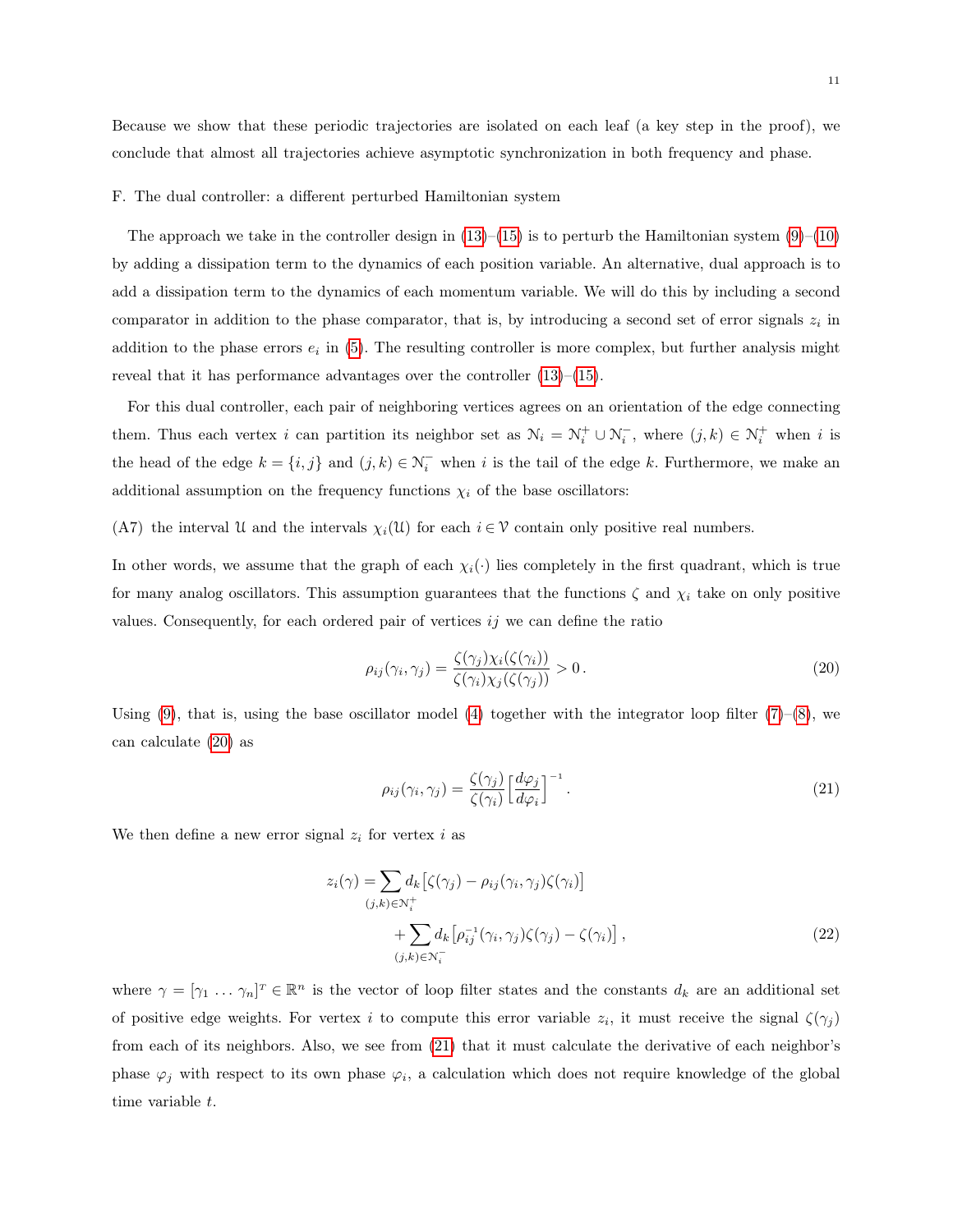Using these new error signals  $z_i$ , we define the dual perturbed Hamiltonian system as

<span id="page-11-3"></span><span id="page-11-1"></span>
$$
\dot{\varphi}_i = \chi_i(\zeta(\gamma_i)) \tag{23}
$$

$$
\dot{\gamma}_i = c_i e_i(\varphi) + c_i z_i(\gamma). \tag{24}
$$

Thus we have retained the simple integrator loop filter in  $(7)-(8)$  $(7)-(8)$  $(7)-(8)$ , but have changed its input from  $e_i$  to the sum  $e_i + z_i$ . This amounts to modifying Fig. [1](#page-3-0) by putting a "γ-comparator" in parallel with the phase comparator.

Although the at first sight the physical interpretation of  $z_i$  is obscured by the implementation details, substituting  $(20)$  and  $(23)$  into  $(22)$  gives

<span id="page-11-2"></span>
$$
z_i(\gamma) = \sum_{(j,k)\in\mathcal{N}_i} \eta_k(\gamma) \left[ \chi_j(\zeta(\gamma_j)) - \chi_i(\zeta(\gamma_i)) \right]
$$
  
= 
$$
\sum_{(j,k)\in\mathcal{N}_i} \eta_k(\gamma) \left[ \dot{\varphi}_j - \dot{\varphi}_i \right]
$$
 (25)

with

$$
\eta_k(\gamma) = d_k \frac{\zeta(\gamma_j)}{\chi_j(\zeta(\gamma_j))}, \text{ where } j \text{ is the tail of edge } k,
$$
\n(26)

for each  $k \in \mathcal{E}$ . Therefore [\(22\)](#page-10-3) can be interpreted as an indirect estimate of the frequency mismatch [\(25\)](#page-11-2) between oscillator  $i$  and its neighbors. As we will see in the proof of the following theorem in Section [V](#page-18-0) below, this frequency error terms  $z_i$  are the right perturbation that need to be added to the dynamics of the momentum variables to guarantee the dissipation of the Hamiltonian energy.

Theorem 3. Assume  $(A1)$ – $(A7)$ . Then with probability one in the selection of edge weights in  $(A6)$ , the network of oscillators with vertex dynamics  $(22)$ – $(24)$  achieves almost-global synchronization within  $\mathcal{I}$ .

<span id="page-11-0"></span>The proof of this theorem is similar to that of Theorem [2,](#page-8-2) and we will highlight the main differences in Section [V.](#page-18-0)

# IV. Proof of Theorem 2

For any  $p \in \mathbb{N}$ , we let  $\mathbf{0}_p$  and  $\mathbf{1}_p$  denote the column vectors of p zeros and p ones, respectively, and we let  $I_p$  denote the  $p \times p$  identity matrix. Any  $\ell \times p$  matrix with integer elements will represent either an R-linear map from  $\mathbb{R}^p$  to  $\mathbb{R}^\ell$  or a Z-linear map from  $\mathbb{T}^p$  to  $\mathbb{T}^\ell$ , depending on context. In particular, if M is an  $\ell \times p$  matrix with integer elements and  $t \mapsto x(t)$  is a curve in  $\mathbb{T}^p$ , then  $t \mapsto y(t) = Mx(t)$  is a curve in  $\mathbb{T}^\ell$ (with M representing a Z-linear map), and furthermore  $\dot{y}(t) = M\dot{x}(t)$  for all t (with M now representing an R-linear map).

We first introduce some notation for writing the overall coupled dynamics  $(13)$ – $(15)$  in a compact form.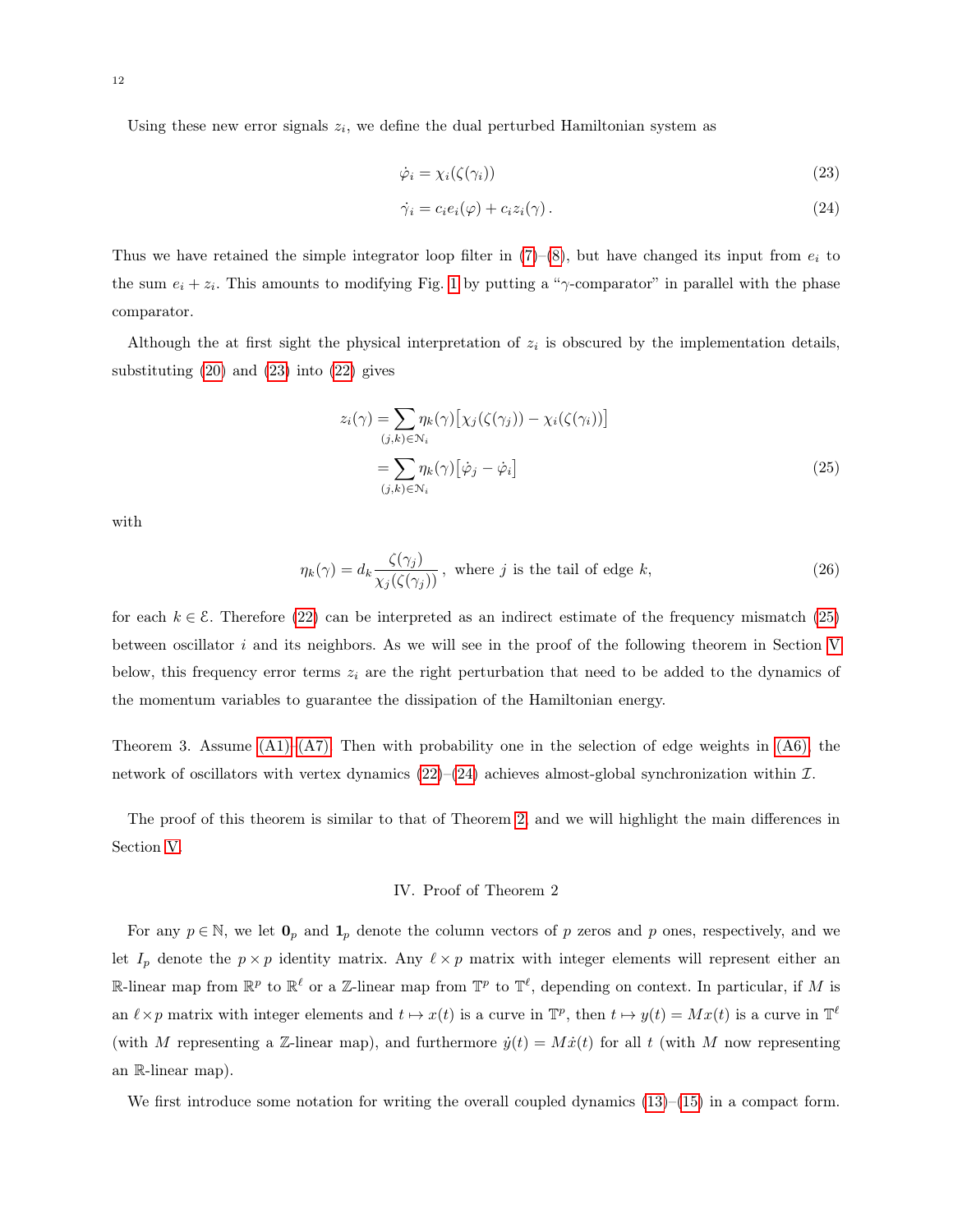We define state vectors

$$
\varphi = \begin{bmatrix} \varphi_1 & \dots & \varphi_n \end{bmatrix}^T \qquad \qquad \in \mathbb{T}^n \tag{27}
$$

$$
\gamma = \begin{bmatrix} \gamma_1 & \dots & \gamma_n \end{bmatrix}^T \qquad \qquad \in \mathbb{R}^n \tag{28}
$$

along with the following diagonal matrices:

$$
A = \text{diag}\{a_1, \dots, a_m\} \qquad \in \mathbb{R}^{m \times m} \tag{29}
$$

$$
C = \text{diag}\{c_1, \dots, c_n\} \qquad \in \mathbb{R}^{n \times n} \,. \tag{30}
$$

For convenience we define  $\sigma_i = \chi_i \circ \zeta$  for each i, and we note from assumptions  $(A2)$ – $(A3)$  that each  $\sigma_i$ is  $C^1$  with a positive derivative. We next define mappings  $F: \mathbb{T}^m \to \mathbb{R}^m$  and  $\Sigma: \mathbb{R}^n \to \mathbb{R}^n$  by

$$
F(\theta) = \begin{bmatrix} f(\theta_1) & \dots & f(\theta_m) \end{bmatrix}^T \in \mathbb{R}^m \tag{31}
$$

$$
\Sigma(y) = \begin{bmatrix} \sigma_1(y_1) & \dots & \sigma_n(y_n) \end{bmatrix}^T \qquad \in \mathbb{R}^n , \qquad (32)
$$

where  $\theta = [\theta_1 \dots \theta_m]^T \in \mathbb{R}^m$  and  $y = [y_1 \dots y_n]^T \in \mathbb{R}^n$ . Note that  $\Sigma$  is a  $C^1$  diffeomorphism onto its image  $\Sigma(\mathbb{R}^n)$ . Finally, we let  $B \in \{-1,0,1\}^{n \times m}$  be an oriented incidence matrix for the graph G. Using the fact from  $(A4)$  that f is odd, we can write the dynamics  $(13)$ – $(15)$  as

<span id="page-12-2"></span><span id="page-12-1"></span>
$$
\dot{\varphi} = \Sigma(-BAF(B^T\varphi) + \gamma) \tag{33}
$$

$$
\dot{\gamma} = -CBAF(B^T\varphi). \tag{34}
$$

For convenience we define  $e: \mathbb{T}^n \to \mathbb{R}^n$  by

$$
e(\varphi) = [e_1(\varphi) \dots e_n(\varphi)]^T = -BAF(B^T\varphi), \qquad (35)
$$

which enables us to write  $(33)$ – $(34)$  as

<span id="page-12-5"></span><span id="page-12-3"></span>
$$
\dot{\varphi} = \Sigma(e(\varphi) + \gamma) \tag{36}
$$

<span id="page-12-4"></span>
$$
\dot{\gamma} = Ce(\varphi). \tag{37}
$$

Note that  $\mathbf{1}_n^T e \equiv 0$  because  $\mathbf{1}_n^T B = 0$  (a property of any oriented incidence matrix). This property also implies  $e(\varphi) = e(\varphi + \mathbf{1}_n \theta)$  for any  $\varphi \in \mathbb{T}^n$  and any  $\theta \in \mathbb{T}$ .

# <span id="page-12-0"></span>A. Global Lyapunov function

In this section we construct a Lyapunov function for the system  $(36)$ – $(37)$ , which is the Hamiltonian we described in Section [III-C](#page-5-4) for the system  $(9)-(10)$  $(9)-(10)$  $(9)-(10)$ .

Because f is odd from [\(A4\),](#page-7-5) the integral of the 1-form  $f \cdot \langle \partial, \cdot \rangle$  around any smooth closed curve in T is zero. Thus this 1-form is the differential of a smooth function  $\Psi : \mathbb{T} \to \mathbb{R}$ , which is unique up to an additive constant (which we choose so that the minimum value of  $\Psi$  on  $\mathbb T$  is zero). Therefore  $\frac{d}{dt}(\Psi \circ x) \equiv f(x)\dot{x}$  for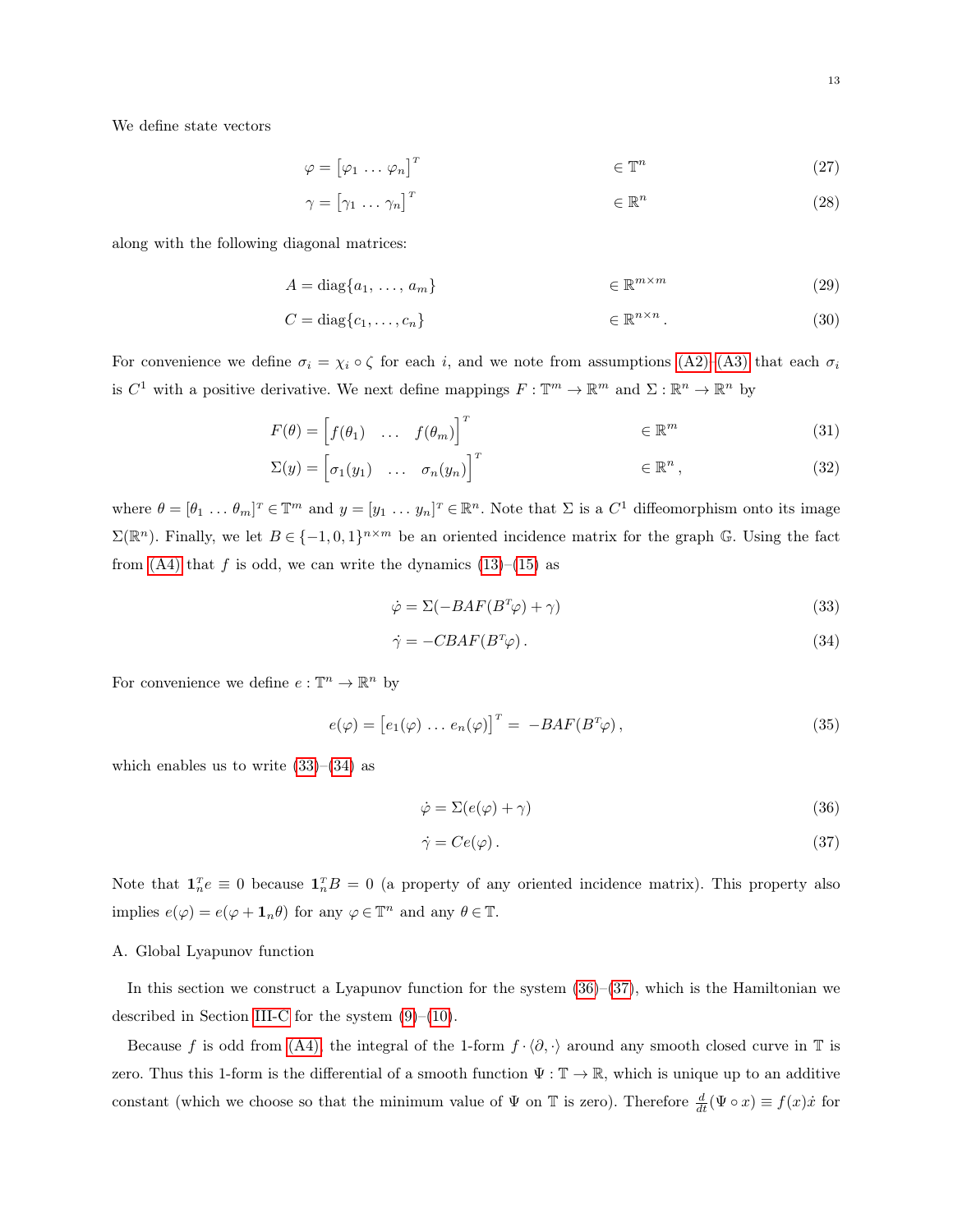any curve  $x : \mathbb{R} \to \mathbb{T}$ . We then define  $V : \mathbb{T}^m \to [0, \infty)$  as the sum

<span id="page-13-1"></span><span id="page-13-0"></span>
$$
V(\theta) = \sum_{k \in \mathcal{E}} a_k \Psi(\theta_k), \qquad (38)
$$

where  $\theta = [\theta_1 \dots \theta_m]^T \in \mathbb{T}^m$ . It follows that

$$
\frac{d}{dt}V(B^T\varphi) = F^T(B^T\varphi)AB^T\dot{\varphi} = -e^T(\varphi)\dot{\varphi} \,.
$$
\n(39)

From [\(17\)](#page-7-4) there exists a frequency  $\omega \in \bigcap_i \sigma_i(\mathbb{R})$ . Therefore the function  $W : \mathbb{R}^n \to [0, \infty)$  defined as

$$
W(\gamma) = \sum_{i \in \mathcal{V}} \frac{1}{c_i} \int_{\sigma_i^{-1}(\varpi)}^{\gamma_i} \left[ \sigma_i(s) - \varpi \right] ds \tag{40}
$$

is proper (because  $\sigma_i$  is increasing) and has a derivative given by

$$
\frac{d}{dt}W(\gamma) = \left[\Sigma^T(\gamma) - \varpi \mathbf{1}_n^T\right] C^{-1} \dot{\gamma} \,. \tag{41}
$$

We now obtain a Lyapunov function by adding [\(38\)](#page-13-0) and [\(40\)](#page-13-1): we define  $U : \mathbb{T}^n \times \mathbb{R}^n \to [0, \infty)$  by

<span id="page-13-2"></span>
$$
U(\varphi, \gamma) = V(B^T \varphi) + W(\gamma), \qquad (42)
$$

which is a proper function on  $\mathbb{T}^n \times \mathbb{R}^n$ . Because  $\mathbf{1}_n^T e \equiv 0$ , the derivative of [\(42\)](#page-13-2) along trajectories of [\(36\)](#page-12-3)–[\(37\)](#page-12-4) is

$$
\dot{U} = -e^{T}(\varphi)\Sigma(e(\varphi) + \gamma) + \Sigma^{T}(\gamma)e(\varphi)
$$
  
= 
$$
-e^{T}(\varphi)\int_{0}^{1}\Sigma'(e(\varphi)s + \gamma) ds \cdot e(\varphi),
$$
 (43)

where  $\Sigma'(\cdot)$  denotes the diagonal Jacobian matrix

<span id="page-13-5"></span><span id="page-13-3"></span>
$$
\Sigma'(\gamma) = \text{diag}\{\sigma'_1(\gamma_1), \dots, \sigma'_n(\gamma_n)\}.
$$
\n(44)

Because  $\Sigma'(\cdot)$  is positive definite, we have  $\dot{U} \leq 0$  and  $\dot{U} = 0$  if and only if  $e(\varphi) = 0$ . It follows from the Krasovskii-LaSalle invariance theorem that all trajectories of the system [\(36\)](#page-12-3)–[\(37\)](#page-12-4) converge to the largest invariant set M contained within the set  $\Phi \times \mathbb{R}^n$ , where  $\Phi \subset \mathbb{T}^n$  denotes the set

$$
\Phi = e^{-1}(\{0\}) = \{ \varphi \in \mathbb{T}^n : BAF(B^T\varphi) = 0 \}.
$$
\n(45)

Note that because  $B^T \mathbf{1}_n = 0$ , this set  $\Phi$  has the symmetry property  $\Phi = \Phi + \mathbf{1}_n \mathbb{T}$ . Also, it follows from [\(A4\)](#page-7-5) that  $F(0) = 0$ , which means  $\Phi$  contains all points of the form  $\mathbf{1}_n \theta$  for  $\theta \in \mathbb{T}$ . The next step in the proof is to investigate the structure of this set M.

#### B. Structure of the set M

In this section we show that the largest invariant set M contained within the set  $\Phi \times \mathbb{R}^n$  is  $\mathcal{M} = \Phi \times \Gamma$ , where  $\Phi$  in [\(45\)](#page-13-3) is the zero set of e and  $\Gamma \subset \mathbb{R}^n$  is the set

<span id="page-13-4"></span>
$$
\Gamma = \{ \gamma \in \mathbb{R}^n : B^T \Sigma(\gamma) = 0 \}.
$$
\n(46)

We begin by exploring the structure of these sets  $\Phi$  and Γ. First, we show that  $\Phi$  is the disjoint union of isolated embeddings of the circle  $\mathbb{T}$ . Next, we show that  $\Gamma = \alpha(\mathbb{R})$ , where  $\alpha : \mathbb{R} \to \mathbb{R}^n$  is a  $C^1$  curve in  $\mathbb{R}^n$ .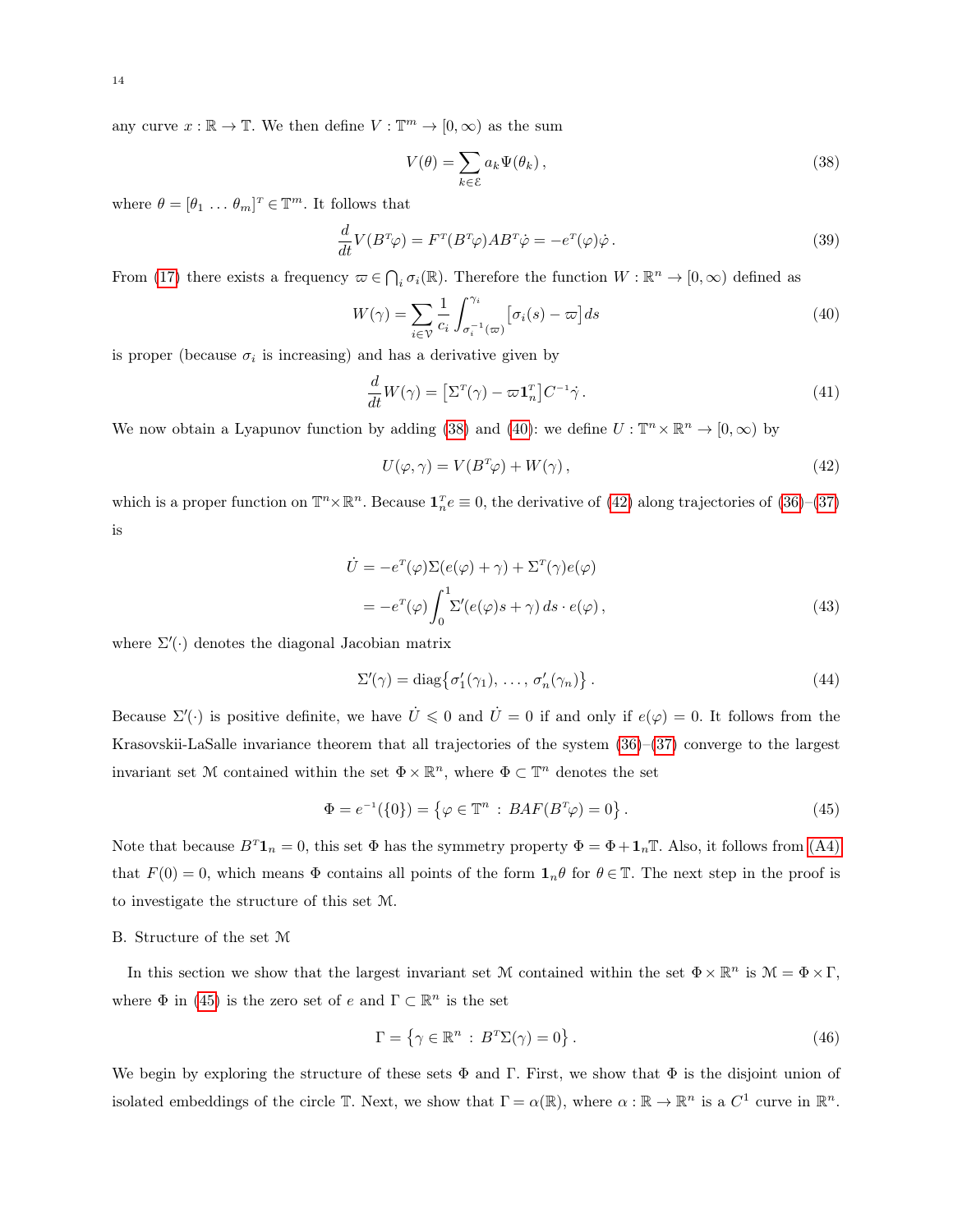We partition  $\mathbb{T}^n$  using the following matrices:

$$
R = \begin{bmatrix} \mathbf{0}_{n-1}^T \\ I_{n-1} \end{bmatrix} \in \{0,1\}^{n \times (n-1)} \tag{47}
$$

$$
S = \begin{bmatrix} -\mathbf{1}_{n-1}^T \\ I_{n-1} \end{bmatrix} \in \{-1, 0, 1\}^{n \times (n-1)}.
$$
 (48)

Clearly the state  $\varphi$  satisfies the identity

<span id="page-14-3"></span><span id="page-14-0"></span>
$$
\varphi = \mathbf{1}_n \varphi_1 + R S^T \varphi \,, \tag{49}
$$

which defines the direct sum  $\mathbb{T}^n = \mathbf{1}_n \mathbb{T} \oplus R\mathbb{T}^{n-1}$ . Here the first summand represents the first component angle and the second one represents the remaining angles measured relative to the first. Note that  $S^{T}R = I_{n-1}$ , that  $S^{T} \mathbf{1}_{n} = 0$ , and that  $B^{T} = B^{T} R S^{T}$ . Also, because G is connected from [\(A1\),](#page-7-7) we have rank $(B) = n - 1$ and thus the columns of  $B^{T}R$  are independent.

Because  $\varphi \in \Phi$  if and only if  $RS^{\tau}\varphi \in \Phi$ , it follows from [\(49\)](#page-14-0) that  $\Phi = RS^{\tau}\Phi + \mathbf{1}_n\mathbb{T}$ . It also follows that for any  $\mu \in \mathbb{T}^{n-1}$ , we have  $\mu \in S^{T}\Phi$  if and only if  $R\mu \in \Phi$ , that is, if and only if  $e(R\mu) = 0$ . We next show that the points in the set  $S^T\Phi$  are isolated, which implies that  $\Phi$  is the disjoint union of isolated embeddings of the circle T.

Using the above partition of  $\mathbb{T}^n$ , we define two symmetric matrix functions  $L : \mathbb{T}^{n-1} \to \mathbb{R}^{n \times n}$  and  $L^{\flat} : \mathbb{T}^{n-1} \to \mathbb{R}^{(n-1)\times(n-1)}$  by

$$
L(\mu) = BAF'(B^{T}R\mu)B^{T} \qquad \text{and} \qquad L^{\flat}(\mu) = R^{T}L(\mu)R \qquad (50)
$$

for  $\mu \in \mathbb{T}^{n-1}$ , where  $F'(\cdot)$  denotes the diagonal Jacobian matrix

<span id="page-14-5"></span><span id="page-14-1"></span>
$$
F'(\theta) = \text{diag}\{f'(\theta_1), \dots, f'(\theta_m)\}\tag{51}
$$

with  $\theta = [\theta_1 \dots \theta_m]^T \in \mathbb{T}^m$ . Here  $L(\mu)$  represents a weighted Laplacian matrix for the graph  $\mathbb{G}$  in which the weights can have positive, negative, or zero values. Also, because  $B = S R^{T} B$  we have

$$
L(\mu)R = SL^{\flat}(\mu) \qquad \text{and} \qquad L(\mu) = SL^{\flat}(\mu)S^{T} \qquad (52)
$$

for all  $\mu \in \mathbb{T}^{n-1}$ . Note that  $L(\mu)$  is congruent to the block diagonal matrix diag $\{0, L^{\flat}(\mu)\}\$ . The proof of the following theorem is in Appendix [A:](#page-21-0)

<span id="page-14-2"></span>Theorem 4. There is a set  $\mathcal{Z} \subset \mathbb{R}^m$  having zero Lebesgue measure such that if  $a = [a_1 \dots a_m]^T \notin \mathcal{Z}$ , then the matrix  $L^{\flat}(\mu)$  in [\(50\)](#page-14-1) is invertible for all  $\mu \in S^{T}\Phi$ .

<span id="page-14-4"></span>Corollary 5. If  $a \notin \mathcal{Z}$  then the points in  $S^T \Phi$  are isolated.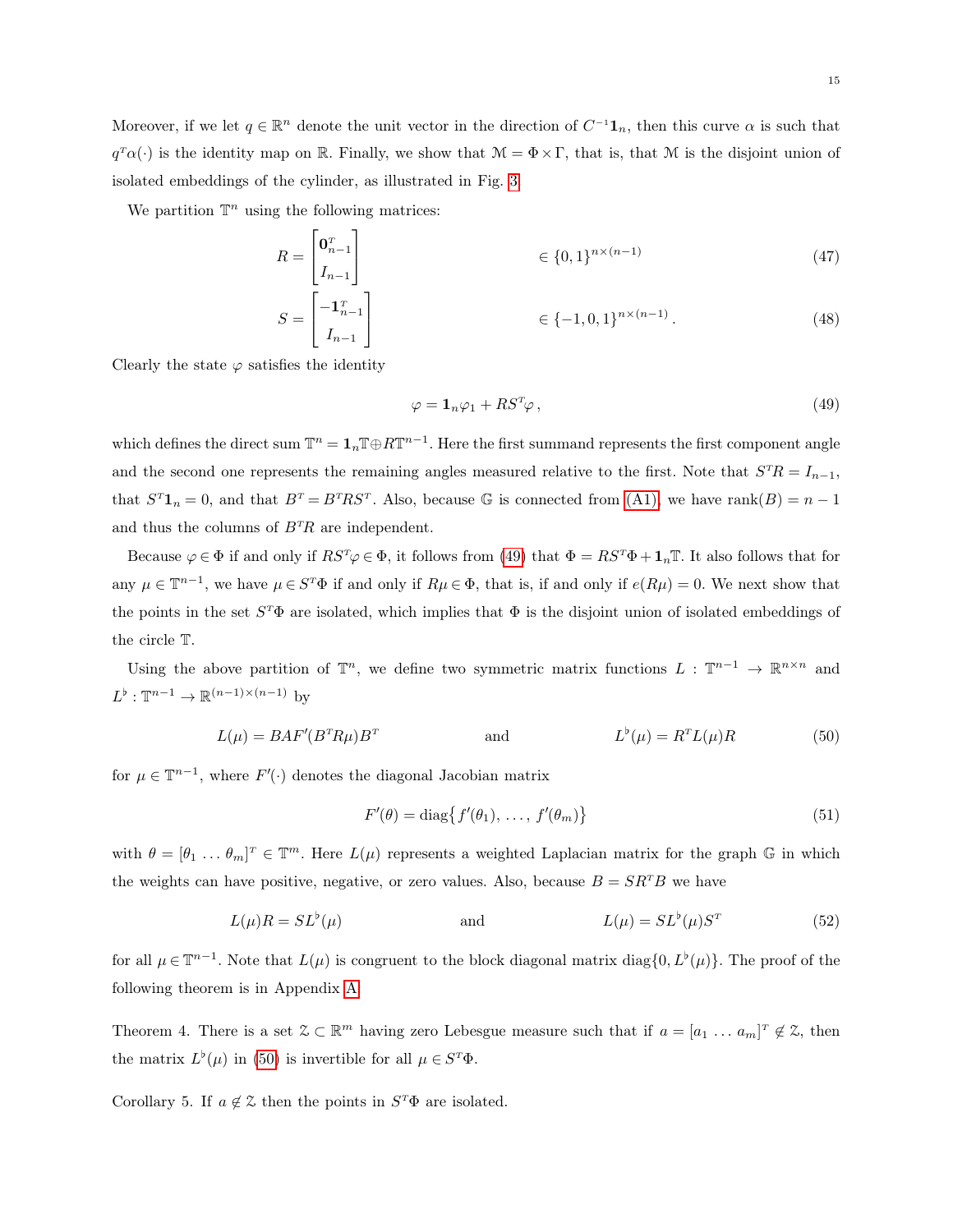Proof: Define the mapping  $P: \mathbb{T}^{n-1} \to \mathbb{R}^{n-1}$  by setting  $P(\mu) = R^{T}BAF(B^{T}R\mu)$  so that  $P^{-1}(\{0\}) = S^{T}\Phi$ . The Jacobian matrix for P is just  $L^{\flat}(\mu)$ , which by Theorem [4](#page-14-2) is invertible for all  $\mu \in S^{T}\Phi$ . The result follows from the inverse function theorem.

We do not provide a method for computing the set  $\mathcal Z$  of bad edge weight vectors; instead, we rely on the random edge weight selection in [\(A6\)](#page-8-1) to avoid this zero-measure set. It is clear from [\(45\)](#page-13-3) and [\(50\)](#page-14-1) that this set  $\mathfrak X$  depends only on the graph  $\mathbb G$  (through B) and the phase coupling function f (through F). In principle we could remove the dependence on the unknown graph by taking the countable union of all such sets Z over all connected graphs to be our zero-measure set of bad edge weights, but this larger set would still be difficult to compute. Thus from now on we will assume  $a \notin \mathcal{Z}$ , which happens with probability one according to [\(A6\)](#page-8-1)

To explore the structure of the set  $\Gamma$  in [\(46\)](#page-13-4), we partition  $\mathbb{R}^n$  by defining  $q \in \mathbb{R}^n$  and  $Q \in \mathbb{R}^{n \times (n-1)}$  as

$$
q = \frac{C^{-1} \mathbf{1}_n}{\|C^{-1} \mathbf{1}_n\|} \quad \text{and} \quad Q = CS(S^T C^2 S)^{-\frac{1}{2}}.
$$
 (53)

Using the fact that  $\mathbf{1}_n^T S = 0$ , it is straightforward to show that the  $n \times n$  matrix  $[q \ Q]$  is orthogonal; thus the state  $\gamma$  satisfies the identity

<span id="page-15-1"></span>
$$
\gamma = q q^T \gamma + Q Q^T \gamma \,,\tag{54}
$$

which defines the direct sum  $\mathbb{R}^n = q \mathbb{R} \oplus Q \mathbb{R}^{n-1}$  via orthogonal projections. We define the open interval  $J \subset \mathbb{R}$  as

<span id="page-15-0"></span>
$$
J = \bigcap_{i \in \mathcal{V}} \sigma_i(\mathbb{R}),\tag{55}
$$

which is nonempty from [\(17\)](#page-7-4). Because  $s\mathbf{1}_n \in \Sigma(\mathbb{R}^n)$  for all  $s \in J$ , we can define the function  $\beta: J \to \mathbb{R}$  as

$$
\beta(s) = \sum_{i \in \mathcal{V}} q_i \sigma_i^{-1}(s) = q^T \Sigma^{-1}(s \mathbf{1}_n), \qquad (56)
$$

where the constants  $q_i$  are the components of the vector q. Note that each term in the sum in [\(56\)](#page-15-0) is strictly increasing in s. Suppose  $\{s_{\ell}\}\$ is a sequence in J such that  $s_{\ell} \to \sup J$  as  $\ell \to \infty$ . Then there exists  $i \in \mathcal{V}$ such that  $s_\ell \to \sup \sigma_i(\mathbb{R})$  as  $\ell \to \infty$ , which means  $\sigma_i^{-1}(s_\ell) \to \infty$  as  $\ell \to \infty$ . Thus  $\beta(s_\ell) \to \infty$  as  $\ell \to \infty$ , which means sup  $\beta(J) = \infty$ . Similar reasoning yields inf  $\beta(J) = -\infty$ , and we conclude that  $\beta$  is invertible. Therefore we can define a  $C^1$  curve  $\alpha : \mathbb{R} \to \mathbb{R}^n$  as follows:

$$
\alpha(r) = \Sigma^{-1}(\beta^{-1}(r)\mathbf{1}_n),\tag{57}
$$

which satisfies  $q^T\alpha(r) = \beta(\beta^{-1}(r)) = r$  for all  $r \in \mathbb{R}$ . Because rank $(B) = n - 1$ , it follows from [\(46\)](#page-13-4) that  $\gamma \in \Gamma$  if and only if  $\Sigma(\gamma) = x\mathbf{1}_n$  for some  $x \in J$ , that is, if and only if

$$
\gamma = \Sigma^{-1}(x\mathbf{1}_n) = \Sigma^{-1}(\beta^{-1}(\beta(x))\mathbf{1}_n) = \alpha(\beta(x))\tag{58}
$$

for some  $x \in J$ . Therefore  $\Gamma = \alpha(\beta(J)) = \alpha(\mathbb{R})$ .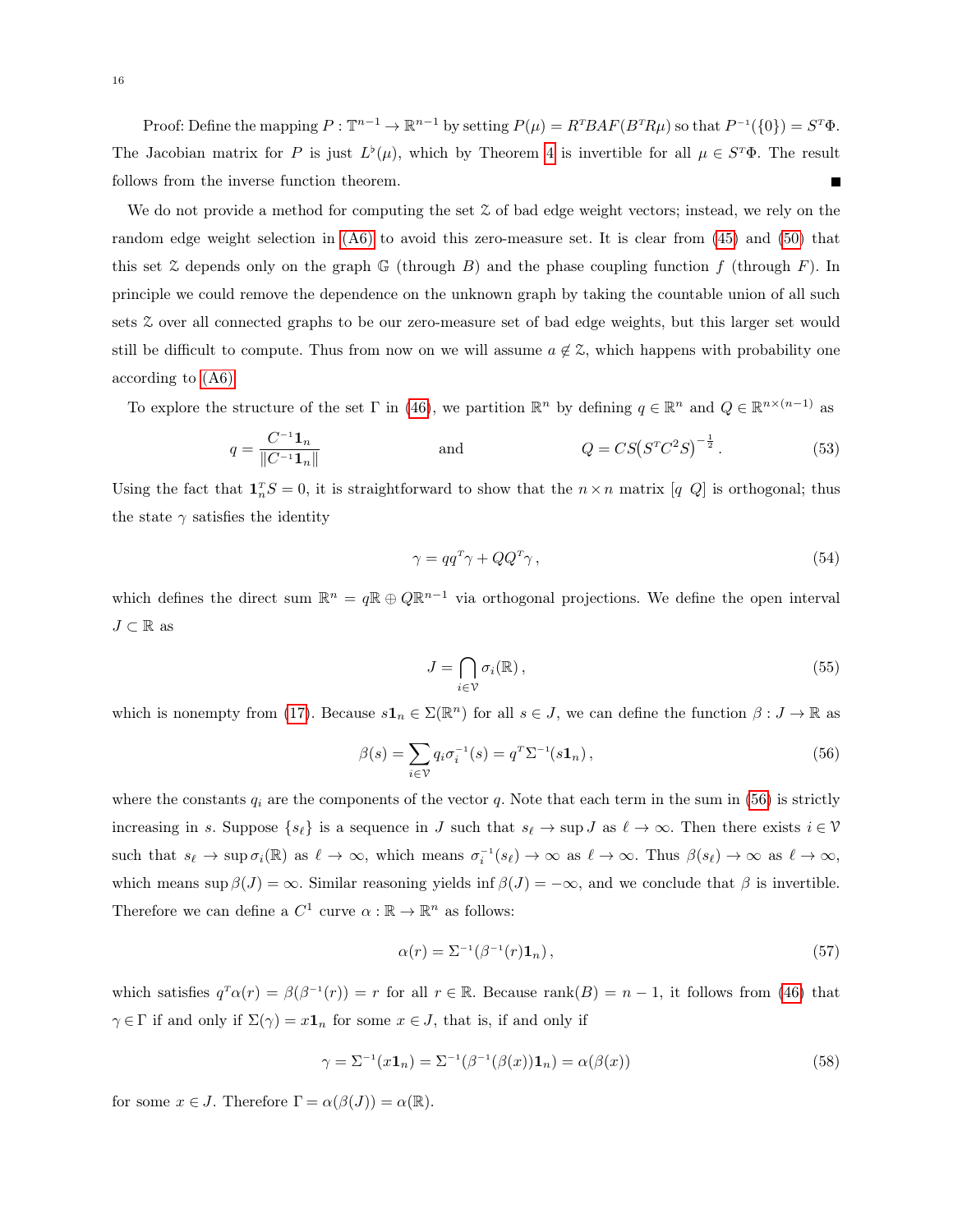$$
\dot{e} = -BAF'(B^T\varphi)B^T\Sigma(e(\varphi) + \gamma)
$$
  
= 
$$
-L(S^T\varphi)\Sigma(e(\varphi) + \gamma).
$$
 (59)

We see from [\(36\)](#page-12-3)–[\(37\)](#page-12-4) that  $\dot{\varphi} = \Sigma(\gamma)$  and  $\dot{\gamma} = 0$  on the set  $\Phi \times \mathbb{R}^n$ , which means the second derivative  $\ddot{\varphi}$ is zero:

<span id="page-16-0"></span>
$$
0 = \ddot{\varphi} = -\Sigma'(\gamma)L(S^T\varphi)\Sigma(\gamma)
$$
  
=  $-\Sigma'(\gamma)SL^{\flat}(S^T\varphi)S^T\Sigma(\gamma)$  (60)

on  $\Phi \times \mathbb{R}^n$ . Now  $\Sigma'(\cdot)$  in [\(44\)](#page-13-5) is positive definite,  $L^{\flat}(S^T\varphi)$  is invertible from Theorem [4,](#page-14-2) and S in [\(48\)](#page-14-3) has independent columns; therefore [\(60\)](#page-16-0) implies  $S^T\Sigma(\gamma) = 0$ . Because  $B^T = B^T R S^T$ , this in turn implies  $B^{T}\Sigma(\gamma)=0$ , and we conclude that  $\mathcal{M}\subset \Phi\times\Gamma$ . We observe that  $\Phi\times\Gamma$  is itself invariant under the dynamics [\(36\)](#page-12-3)–[\(37\)](#page-12-4), and it follows that  $\mathcal{M} = \Phi \times \Gamma$ .

To summarize the results of this section, we have found that  $(\varphi, \gamma) \in \mathcal{M}$  if and only if  $e(\varphi) = 0$  and  $\gamma = \alpha(r)$  for some  $r \in \mathbb{R}$ , in which case  $r = q^T \gamma$ . Furthermore, the zero set of e in [\(45\)](#page-13-3) is  $RS^T \Phi + \mathbf{1}_n \mathbb{T}$ , where the points in  $S^T\Phi$  are isolated.

# C. Global analysis: frequency synchronization

To study the synchronization properties of our system  $(36)$ – $(37)$ , we first observe that  $q^T \dot{\gamma} \equiv 0$ , which means the state space admits a foliation whose leaves are the invariant manifolds  $\mathbb{T}^n \times \Xi_r$ , where

$$
\Xi_r = qr + Q\mathbb{R}^{n-1} = \{ \gamma \in \mathbb{R}^n : q^r \gamma = r \}
$$
\n(61)

for a constant parameter  $r \in \mathbb{R}$ . Note that because  $\Gamma = \alpha(\mathbb{R})$  and  $q^T\alpha(\cdot)$  is the identity map, the intersection  $\Gamma \cap \Xi_r$  is the singleton  $\{\alpha(r)\}\)$ . Thus the intersection of each invariant leaf  $\mathbb{T}^n \times \Xi_r$  with  $\mathcal{M} = \Phi \times \Gamma$  is just  $\Phi \times {\alpha(r)}$ , which we have shown to be the disjoint union of isolated embeddings of the circle T (depicted as red circles in Fig. [3\)](#page-9-0).

We now fix  $r \in \mathbb{R}$  and examine the dynamics on  $\mathbb{T}^n \times \Xi_r$ , noting that  $\gamma \equiv qr + QQ^T\gamma$  on this invariant manifold. Now that r is fixed, we will write  $\alpha_r = \alpha(r)$ . Because  $\alpha_r = qr + QQ^T\alpha_r$ , we have

<span id="page-16-3"></span><span id="page-16-2"></span><span id="page-16-1"></span>
$$
\gamma - \alpha_r \equiv Q Q^T (\gamma - \alpha_r) \tag{62}
$$

on  $\mathbb{T}^n \times \Xi_r$ . We next define the projected state variables

$$
w_1 = S^T \varphi \in \mathbb{T}^{n-1} \qquad \text{and} \qquad w_2 = Q^T (\gamma - \alpha_r) \in \mathbb{R}^{n-1} \,. \tag{63}
$$

Taking time derivatives of these variables, and using [\(62\)](#page-16-1) and the fact that  $e(\varphi) = e(Rw_1)$ , we obtain

$$
\dot{w}_1 = S^T \Sigma (e(Rw_1) + Qw_2 + \alpha_r) \tag{64}
$$

$$
\dot{w}_2 = Q^T C e(Rw_1). \tag{65}
$$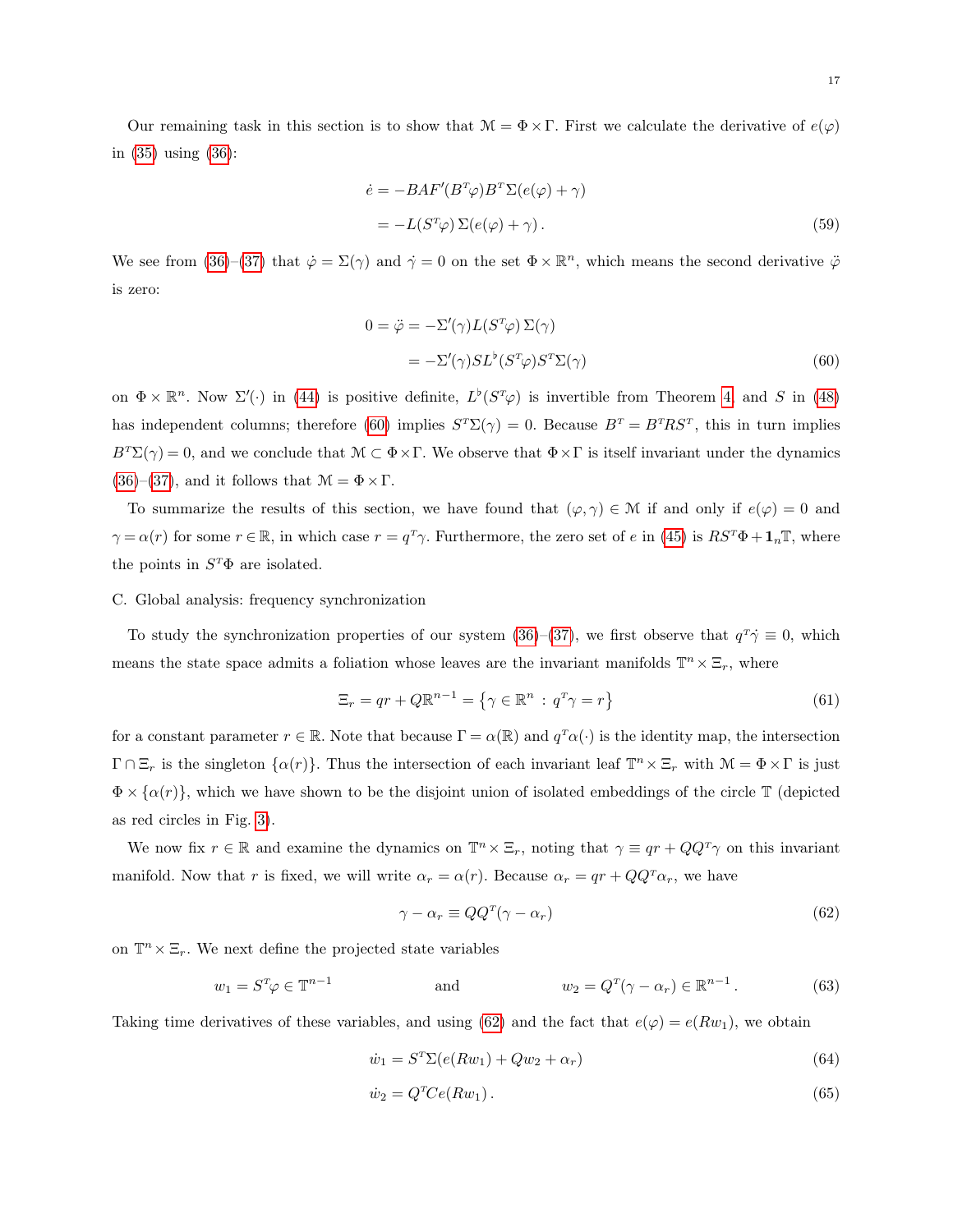This is an autonomous system in the projected states  $(w_1, w_2)$ , and its equilibria are precisely all points of the form  $(\mu^*,0)$  for vectors  $\mu^* \in S^T \Phi$ . Each equilibrium represents a frequency-synchronized solution of [\(36\)](#page-12-3)–[\(37\)](#page-12-4) with  $\dot{\varphi} \equiv \beta^{-1}(r) \mathbf{1}_n$  and  $\gamma \equiv \alpha_r$ . The equilibrium with  $\mu^* = 0$  represents a phase-synchronized trajectory with  $\delta\varphi \equiv 0$ , and all other equilibria represent out-of-phase trajectories.

Furthermore, each trajectory of the system  $(64)$ – $(87)$  converges to an equilibrium, which means each trajectory of the system [\(36\)](#page-12-3)–[\(37\)](#page-12-4) achieves asymptotic frequency synchronization. Indeed, we have shown that all trajectories of the system [\(36\)](#page-12-3)–[\(37\)](#page-12-4) converge to the set  $\mathcal{M} = \Phi \times \Gamma$  in forward time. Therefore  $\gamma$ converges to the singleton set  $\Gamma \cap \Xi_r = \{\alpha_r\}$ , which means  $w_2$  converges to zero. In addition,  $\varphi$  converges to the set  $\Phi$ , which means  $w_1$  converges to the set  $S^T\Phi$ . Corollary [5](#page-14-4) states that points in  $S^T\Phi$  are isolated, and we conclude that  $w_1$  converges to one of these points.

In the next section, we will perform a local linearization analysis at each equilibrium of the system  $(64)$ – $(87)$  to determine its stability.

# D. Local analysis: phase synchronization

We compute the linear approximation of the dynamics  $(64)$ – $(87)$  at an equilibrium  $(\mu^*,0)$  as follows:

$$
\dot{w}_1 \approx -S^T \Sigma'(\alpha_r) L(\mu^*) R(w_1 - \mu^*) + S^T \Sigma'(\alpha_r) Q w_2 \tag{66}
$$

$$
\dot{w}_2 \approx -Q^T CL(\mu^*)R(w_1 - \mu^*),\tag{67}
$$

or using  $(52)$ ,

$$
\dot{w}_1 \approx -S^T \Sigma'(\alpha_r) S L^{\flat}(\mu^{\star})(w_1 - \mu^{\star}) + S^T \Sigma'(\alpha_r) Q w_2 \tag{68}
$$

$$
\dot{w}_2 \approx -Q^T C S L^{\flat} (\mu^*) (w_1 - \mu^*) \,. \tag{69}
$$

If we define the  $(n-1) \times (n-1)$  matrices

$$
X = S^T \Sigma'(\alpha_r) S > 0 \tag{70}
$$

<span id="page-17-0"></span>
$$
Y = Q^T C S = (S^T C^2 S)^{\frac{1}{2}} > 0
$$
\n(71)

<span id="page-17-3"></span><span id="page-17-2"></span><span id="page-17-1"></span>
$$
Z = S^T \Sigma'(\alpha_r) Q \,, \tag{72}
$$

then we can write this approximation more compactly as

$$
\dot{w}_1 \approx -X L^{\flat}(\mu^*) (w_1 - \mu^*) + Z w_2 \tag{73}
$$

$$
\dot{w}_2 \approx -Y L^\flat(\mu^\star)(w_1 - \mu^\star). \tag{74}
$$

Note from [\(53\)](#page-15-1) and [\(71\)](#page-17-0) that  $Q = CSY^{-1}$  so that  $S = C^{-1}QY$ , which means Z in [\(72\)](#page-17-1) satisfies

$$
Y^{-1}Z = Q^T C^{-1} \Sigma'(\alpha_r) Q > 0.
$$
\n(75)

Thus the linearization  $(73)$ – $(74)$  satisfies the assumptions in the following theorem, whose proof is in Appendix [B:](#page-22-0)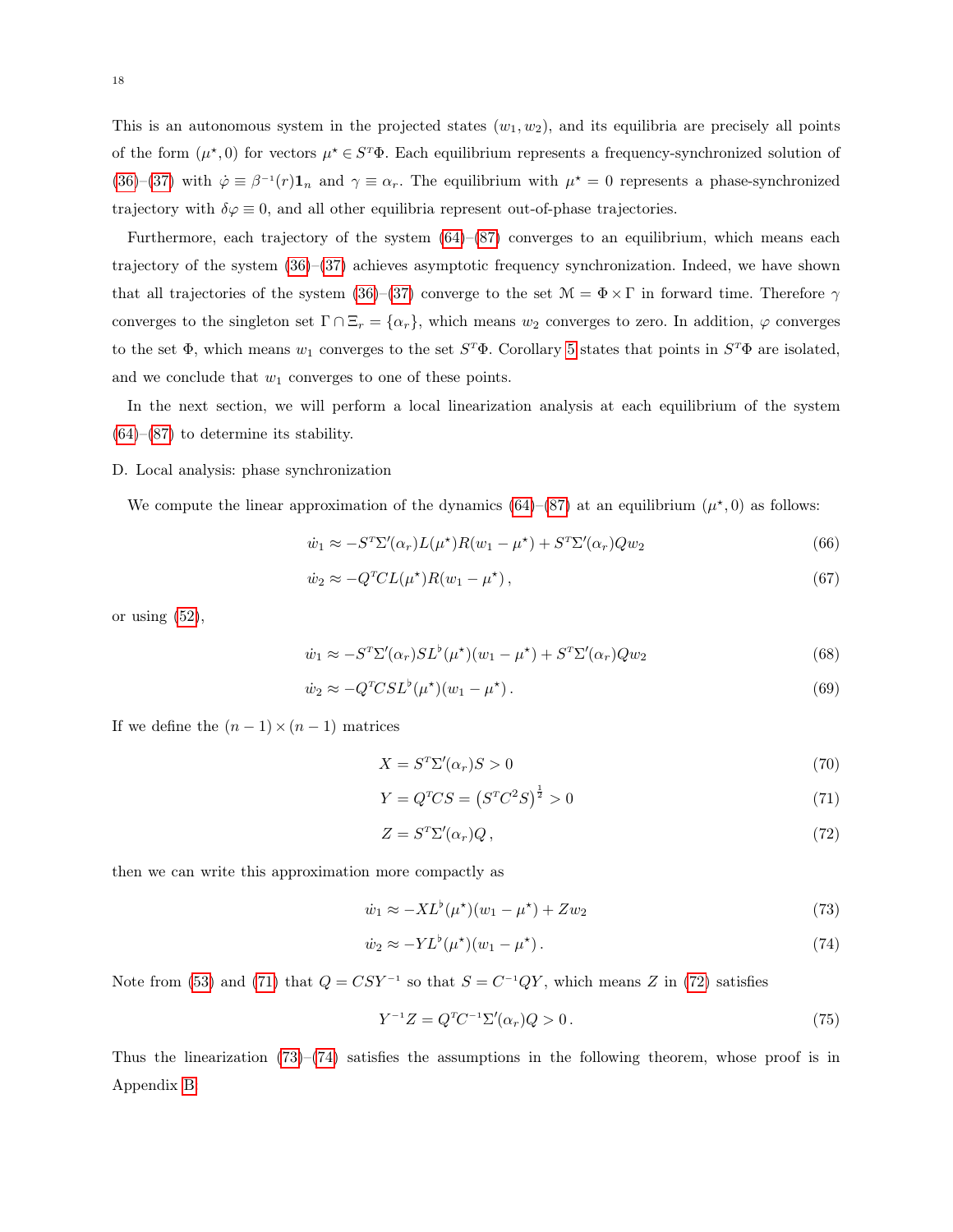<span id="page-18-1"></span>Theorem 6. Let  $\Lambda \in \mathbb{R}^{2p \times 2p}$  be the block matrix

$$
\Lambda = \begin{bmatrix} -XL & Z \\ -YL & 0 \end{bmatrix},\tag{76}
$$

where  $L, X, Y, Z \in \mathbb{R}^{p \times p}$  satisfy:

- 1)  $L$  is symmetric,
- 2)  $X + X^T > 0$ ,
- 3) Y is symmetric and invertible, and
- 4)  $Y^{-1}Z$  is symmetric with  $Y^{-1}Z \geq 0$ .

If L has a negative eigenvalue, then  $\Lambda$  has an eigenvalue with a positive real part. If instead Z is invertible and  $L > 0$ , then  $\Lambda$  is Hurwitz.

We can complete the local linearization analysis by applying Theorem [6](#page-18-1) together with the following theorem:

<span id="page-18-2"></span>Theorem 7. The Laplacian  $L(\mu)$  has  $n-1$  positive eigenvalues for  $\mu=0$ , and it has at least one negative eigenvalue for any nonzero  $\mu \in S^{\mathrm{T}}\Phi$ .

The proof of Theorem [7,](#page-18-2) which can be found in [\[29\]](#page-26-4), relies on the properties of the phase coupling function f defined in Assumption [\(A5\).](#page-7-6) The basic intuition is that for  $\mu^* \neq 0$ , choosing b small enough guarantees a negative eigenvalue in  $L(\mu^*)$  independently of the choice of  $\mu^* \in S^T \Phi$ .

Let us now consider an equilibrium  $(\mu^*,0)$  of the nonlinear system [\(64\)](#page-16-2)–[\(87\)](#page-20-0). Recall that  $L(\mu^*)$  is congruent to diag $\{0, L^{\flat}(\mu^*)\}$ ; thus Theorem [7](#page-18-2) together with Sylvester's law of inertia imply that  $L^{\flat}(\mu^*) > 0$ when  $\mu^* = 0$  and that  $L^{\flat}(\mu^*)$  has a negative eigenvalue for all nonzero  $\mu^* \in S^{\sf T}\Phi$ . Therefore if  $\mu^* = 0$ , which represents an in-phase steady-state solution, then it follows from Theorem [6](#page-18-1) that this equilibrium is exponentially stable. Likewise, if  $\mu^* \neq 0$ , which represents an out-of-phase steady-state solution, then this equilibrium is exponentially unstable. Because all out-of-phase equilibria are both isolated and exponentially unstable, we conclude (say from [\[35,](#page-26-10) Proposition 1], for example) that the set  $\mathcal{S}_r \subset \mathbb{T}^n \times \Xi_r$  of initial states from which trajectories converge to out-of-phase steady-state solutions has zero measure in  $\mathbb{T}^n \times \Xi_r$  (regarded here as a  $(2n-1)$ -dimensional manifold). It then follows from Tonelli's theorem that the set  $S = \bigcup_{r \in \mathbb{R}} S_r$ has zero measure in  $\mathbb{T}^n \times \mathbb{R}^n$ . In other words, the system achieves asymptotic phase synchronization from almost every initial state.

# V. Proof of Theorem 3

<span id="page-18-0"></span>We define the diagonal matrix function

$$
H(\gamma) = \text{diag}\{\eta_1(\gamma), \dots, \eta_m(\gamma)\}\qquad \in \mathbb{R}^{m \times m},\tag{77}
$$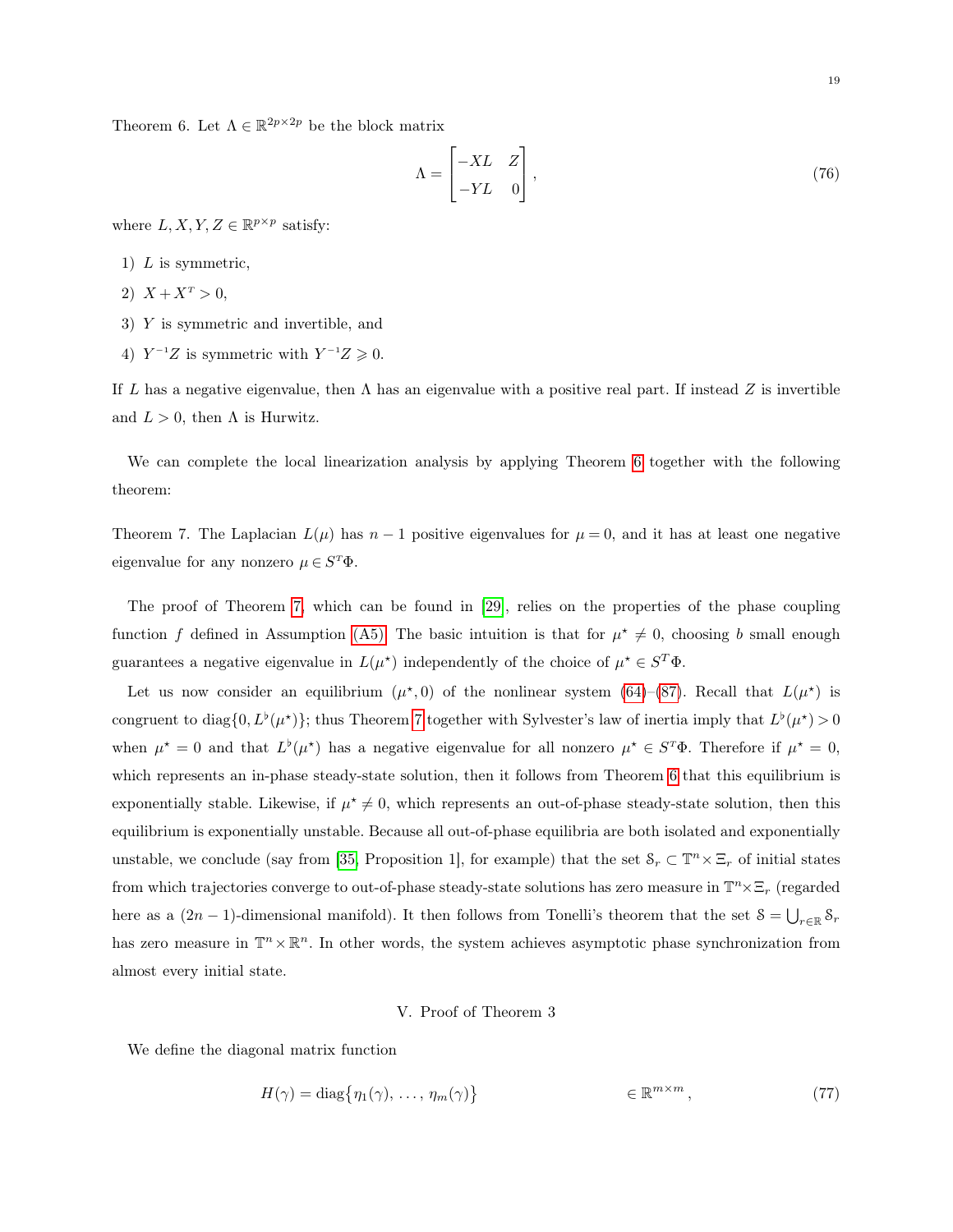so that we can write the dynamics  $(23)$ – $(24)$  as

<span id="page-19-1"></span><span id="page-19-0"></span>
$$
\dot{\varphi} = \Sigma(\gamma) \tag{78}
$$

$$
\dot{\gamma} = Ce(\varphi) - CBH(\gamma)B^T \Sigma(\gamma). \tag{79}
$$

Because  $\mathbf{1}_n^T e \equiv 0 = \mathbf{1}_n^T B$ , the derivative of [\(42\)](#page-13-2) along trajectories of [\(78\)](#page-19-0)–[\(79\)](#page-19-1) is

$$
\dot{U} = -\Sigma^T(\gamma)BH(\gamma)B^T\Sigma(\gamma).
$$
\n(80)

Now  $H(\cdot)$  is positive definite; hence  $\dot{U} \leq 0$  and  $\dot{U} = 0$  if and only if  $B^T \Sigma(\gamma) = 0$ . It follows from the Krasovskii-LaSalle invariance theorem that all trajectories of the system [\(78\)](#page-19-0)–[\(79\)](#page-19-1) converge to the largest invariant set M contained within the set  $\mathbb{T}^n \times \Gamma$ , where  $\Gamma \subset \mathbb{R}^n$  is from [\(46\)](#page-13-4). We next show that again  $\mathcal{M} = \Phi \times \Gamma$ , just as in the proof of Theorem [2.](#page-8-2)

It follows from [\(79\)](#page-19-1) that this systems also satisfies  $q^T \dot{\gamma} \equiv 0$  and thus admits a foliation whose leaves are the invariant manifolds  $\mathbb{T}^n \times \Xi_r$ . Because  $B^T \Sigma(\gamma)$  is the constant zero on the set Γ, its derivative is zero on M:

$$
0 \equiv B^T \Sigma'(\gamma) \dot{\gamma} \equiv B^T \Sigma'(\gamma) Q Q^T \dot{\gamma}
$$
  

$$
\equiv B^T R S^T \Sigma'(\gamma) C S (S^T C^2 S)^{-\frac{1}{2}} Q^T \dot{\gamma}.
$$
 (81)

Because the columns of  $B^{T}R$  and S are independent and because the diagonal matrix  $\Sigma'(\gamma)C$  is positive definite, it follows that  $Q^T\dot{\gamma} \equiv 0$  and thus  $\dot{\gamma} \equiv 0$  on M. It then follows from [\(79\)](#page-19-1) that  $e(\varphi) \equiv 0$  on M, and we conclude that  $\mathcal{M} \subset \Phi \times \Gamma$ . We observe that  $\Phi \times \Gamma$  is itself invariant under the dynamics [\(78\)](#page-19-0)–[\(79\)](#page-19-1), and it follows that  $\mathcal{M} = \Phi \times \Gamma$ .

We now fix  $r \in \mathbb{R}$  and examine the dynamics on the invariant manifold  $\mathbb{T}^n \times \Xi_r$ . Using [\(62\)](#page-16-1), we see that the derivatives of the projected state variables  $(63)$  along trajectories of  $(78)–(79)$  $(78)–(79)$  $(78)–(79)$  are

<span id="page-19-3"></span><span id="page-19-2"></span>
$$
\dot{w}_1 = S^T \Sigma (Q w_2 + \alpha_r) \tag{82}
$$
\n
$$
\dot{w}_2 = Q^T C e (R w_1) \tag{82}
$$
\n
$$
- Q^T C B H (Q w_2 + \alpha_r) B^T \Sigma (Q w_2 + \alpha_r) \tag{83}
$$

As in the proof of Theorem [2,](#page-8-2) the equilibria of this system are precisely all points of the form  $(\mu^*,0)$  for vectors  $\mu^* \in S^T \Phi$ . The equilibrium with  $\mu^* = 0$  represents a fully synchronized trajectory with  $\delta \varphi \equiv 0$ , and all other equilibria represent out-of-phase, frequency-synchronized trajectories. Because  $\mathcal{M} = \Phi \times \Gamma$ , because  $\Gamma \cap \Xi_r$  is a singleton, and because the points of  $S^T \Phi$  are isolated, we see that each trajectory of the system  $(82)$ – $(83)$  converges to an equilibrium.

We now perform the local linearization analysis at each equilibrium  $(\mu^*,0)$  of the system [\(82\)](#page-19-2)–[\(83\)](#page-19-3). Similarly, to  $(73)-(74)$  $(73)-(74)$  $(73)-(74)$  we can approximate  $(82)-(83)$  $(82)-(83)$  $(82)-(83)$  around  $(\mu^*,0)$  using

<span id="page-19-5"></span><span id="page-19-4"></span>
$$
\dot{w}_1 \approx Z w_2 \tag{84}
$$

$$
\dot{w}_2 \approx -Y L^{\flat}(\mu^{\star})(w_1 - \mu^{\star}) - Y L_{\eta}^{\flat} Z w_2 \tag{85}
$$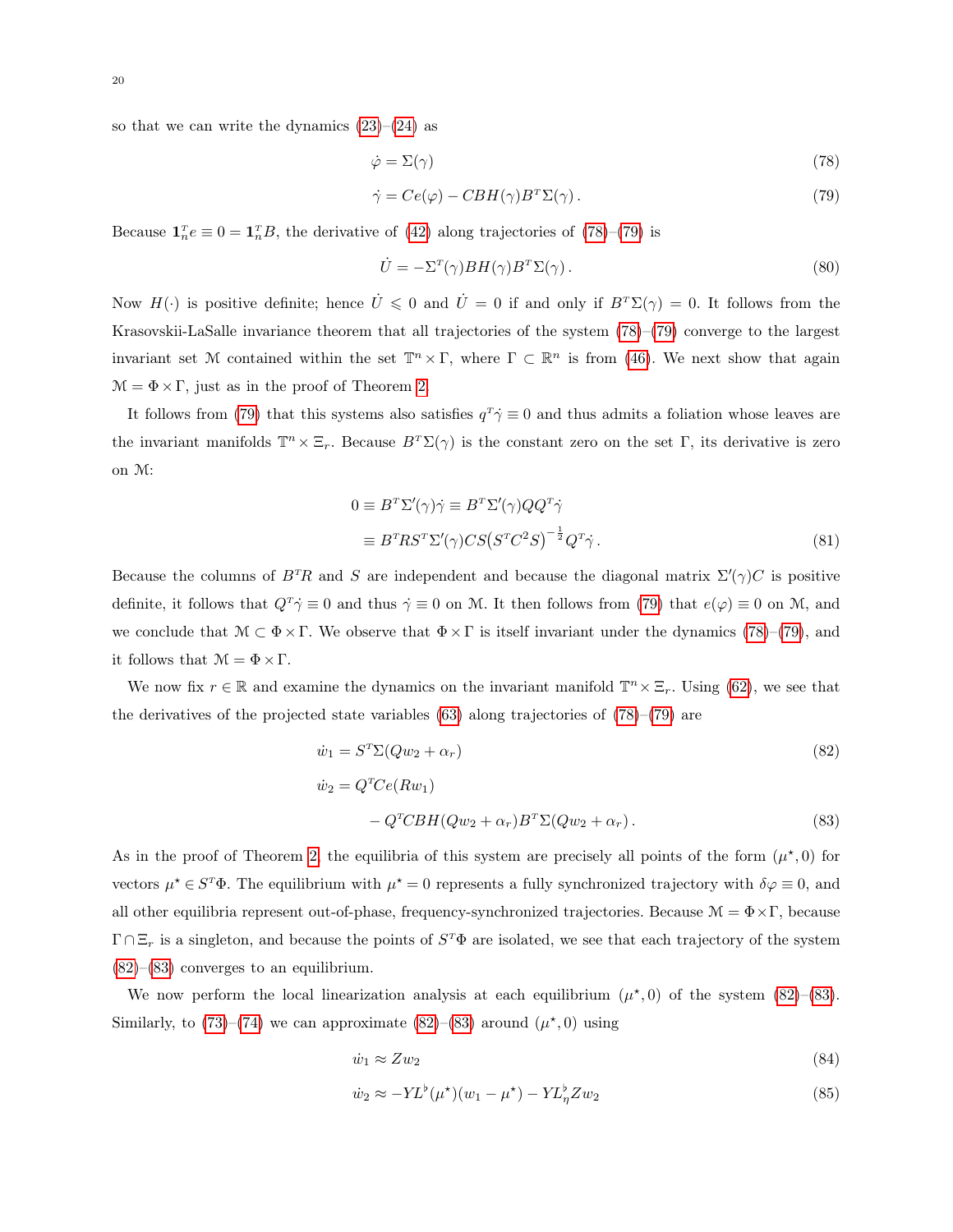where

$$
L_{\eta}^{\flat}(\alpha_r) = R^T L_{\eta}(\alpha_r) R \qquad \text{and} \qquad L_{\eta}(\alpha_r) = BH(\alpha_r) B^T, \qquad (86)
$$

with the matrices  $L_{\eta}(\alpha_r)$  and  $L_{\eta}^{\flat}(\alpha_r)$  also satisfying a condition analogous to [\(52\)](#page-14-5).

We can now use a dual version of Theorem [6](#page-18-1) based on [\[36,](#page-26-11) Theorem 5, Corollary 2] which we state below.

<span id="page-20-2"></span>Lemma 8. Suppose  $\Lambda \in \mathbb{C}^{q \times q}$  has no eigenvalues on the imaginary axis, suppose  $H \in \mathbb{C}^{q \times q}$  is an invertible Hermitian matrix, and suppose  $\Lambda H + H\Lambda^* \geq 0$ , where  $\Lambda^*$  denotes the conjugate transpose of  $\Lambda$ . Then the number of eigenvalues of  $\Lambda$  having positive real part is the same as the number of positive eigenvalues of H.

The dual version of Theorem [6](#page-18-1) is then:

<span id="page-20-1"></span>Theorem 9. Let  $\Lambda \in \mathbb{R}^{2p \times 2p}$  be the block matrix

<span id="page-20-0"></span>
$$
\Lambda = \begin{bmatrix} 0 & Z \\ -YL_1 & -YL_2Z \end{bmatrix},\tag{87}
$$

where  $L_1, L_2, Y, Z \in \mathbb{R}^{p \times p}$  satisfy:

- 1)  $L_1$  is symmetric and invertible,
- 2)  $L_2$  is symmetric with  $L_2 > 0$ ,
- 3) Y is symmetric and invertible, and
- 4)  $Y^{-1}Z$  is symmetric with  $Y^{-1}Z > 0$ .

If  $L_1$  has a strictly negative eigenvalue, then  $\Lambda$  has an eigenvalue with a strictly positive real part. If instead  $L_1 > 0$ , then  $\Lambda$  is Hurwitz.

The proof is in Appendix [C.](#page-23-0)

Thus, we can use Theorem [7](#page-18-2) together with Theorem [9](#page-20-1) to show that, for the system [\(84\)](#page-19-4)–[\(85\)](#page-19-5), the equilibrium with  $\mu^* = 0$  is exponentially stable and any other equilibria with  $\mu^* \neq 0$  is exponentially unstable. The rest of the proof follows that of Theorem [2.](#page-8-2)

# VI. Concluding remarks

We have presented two distributed controllers for the phase and frequency synchronization of heterogeneous nonlinear oscillators, and we have shown that each guarantees almost-global convergence on arbitrary connected graphs. Our solutions can be readily implemented using analog oscillators and phase comparators, and our analysis holds under very general assumptions on the system. In particular, unlike most existing work, we neither require the set of admissible frequencies to be unbounded, nor assume any special network topology.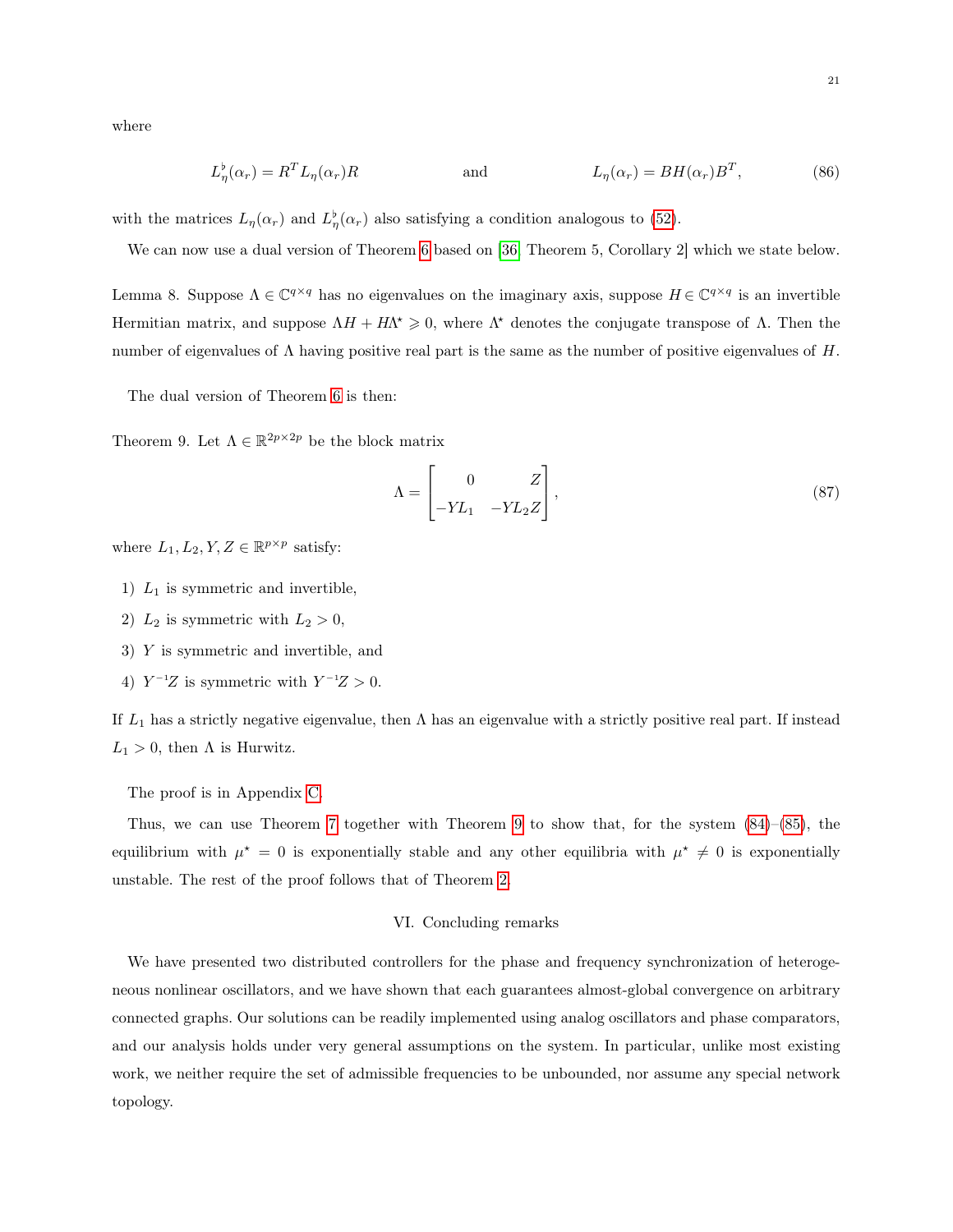# Appendix

# <span id="page-21-0"></span>A. Proof of Theorem 4

We let T denote the finite collection of all  $m \times m$  diagonal matrices  $\Delta = \text{diag}\{\delta_1, \ldots, \delta_m\}$  such that for all  $k \in \mathcal{E}$ , either  $\delta_k = f'(0)$  or  $\delta_k = f'(\pi)$ . For each such matrix  $\Delta \in \mathcal{T}$ , we define the closed set

$$
\mathcal{P}_{\Delta} = \left\{ a \in \mathbb{R}^m : \det(R^T B \operatorname{diag}(a) \Delta B^T R) = 0 \right\},\tag{88}
$$

where  $diag(a) = diag{a_1, \ldots, a_m}$  denotes the diagonal matrix whose diagonal entries are the m elements of a. Now  $\Delta$  is invertible by assumption [\(A5\),](#page-7-6) and furthermore the columns of  $B^T R$  are independent; it follows that  $\mathcal{P}_{\Delta} \neq \mathbb{R}^m$  (take diag(a) =  $\Delta^{-1}$ ), which means  $\mathcal{P}_{\Delta}$  is a closed algebraic set having zero measure. Thus

<span id="page-21-3"></span>
$$
\mathcal{P} = \bigcup_{\Delta \in \mathcal{T}} \mathcal{P}_{\Delta} \tag{89}
$$

is also a closed algebraic set having zero measure. Therefore the set  $\mathcal{O} = \mathbb{R}^m \setminus \mathcal{P}$  is a nonempty open semialgebraic set. Next we define the mapping  $\mathcal{H}: \mathbb{T}^{n-1} \times \mathcal{O} \to \mathbb{R}^{n-1}$  by

$$
\mathcal{H}(\mu, a) = R^T B \operatorname{diag}(a) F(B^T R \mu). \tag{90}
$$

The Jacobian matrix of  $H$  is

$$
D\mathcal{H}(\mu, a) = \left[\frac{\partial \mathcal{H}}{\partial \mu}(\mu, a) \quad \frac{\partial \mathcal{H}}{\partial a}(\mu, a)\right],\tag{91}
$$

where

$$
\frac{\partial \mathcal{H}}{\partial \mu}(\mu, a) = R^T B \operatorname{diag}(a) F'(B^T R \mu) B^T R \tag{92}
$$

$$
\frac{\partial \mathcal{H}}{\partial a}(\mu, a) = R^T B \operatorname{diag}\left(F(B^T R \mu)\right). \tag{93}
$$

If we define the matrix

$$
\mathcal{J}(\mu, a) = \begin{bmatrix} I \\ \text{diag}(a) \text{ diag}(F(B^T R \mu))^+ \\ \cdot [F'(0) - F'(B^T R \mu)] B^T R \end{bmatrix},
$$
\n(94)

where  $(\cdot)^+$  denotes the Moore–Penrose pseudoinverse, then

<span id="page-21-2"></span><span id="page-21-1"></span>
$$
D\mathcal{H}(\mu, a) \cdot \mathcal{J}(\mu, a) = R^T B \operatorname{diag}(a) \Delta(\mu) B^T R, \qquad (95)
$$

where  $\Delta(\mu)$  is the diagonal matrix

$$
\Delta(\mu) = F'(B^T R \mu) + \text{diag}(F(B^T R \mu)) \text{diag}(F(B^T R \mu))^+
$$

$$
\cdot [F'(0) - F'(B^T R \mu)]. \tag{96}
$$

It follows from assumptions  $(A4)$ – $(A5)$  that  $f(\theta) = 0$  if and only if  $\theta \in \{0, \pi\}$ , so for any  $\mu \in \mathbb{T}^{n-1}$ , the matrix  $\Delta(\mu)$  in [\(96\)](#page-21-1) belongs to T. It follows from the definition of O that the matrix in [\(95\)](#page-21-2) is invertible, and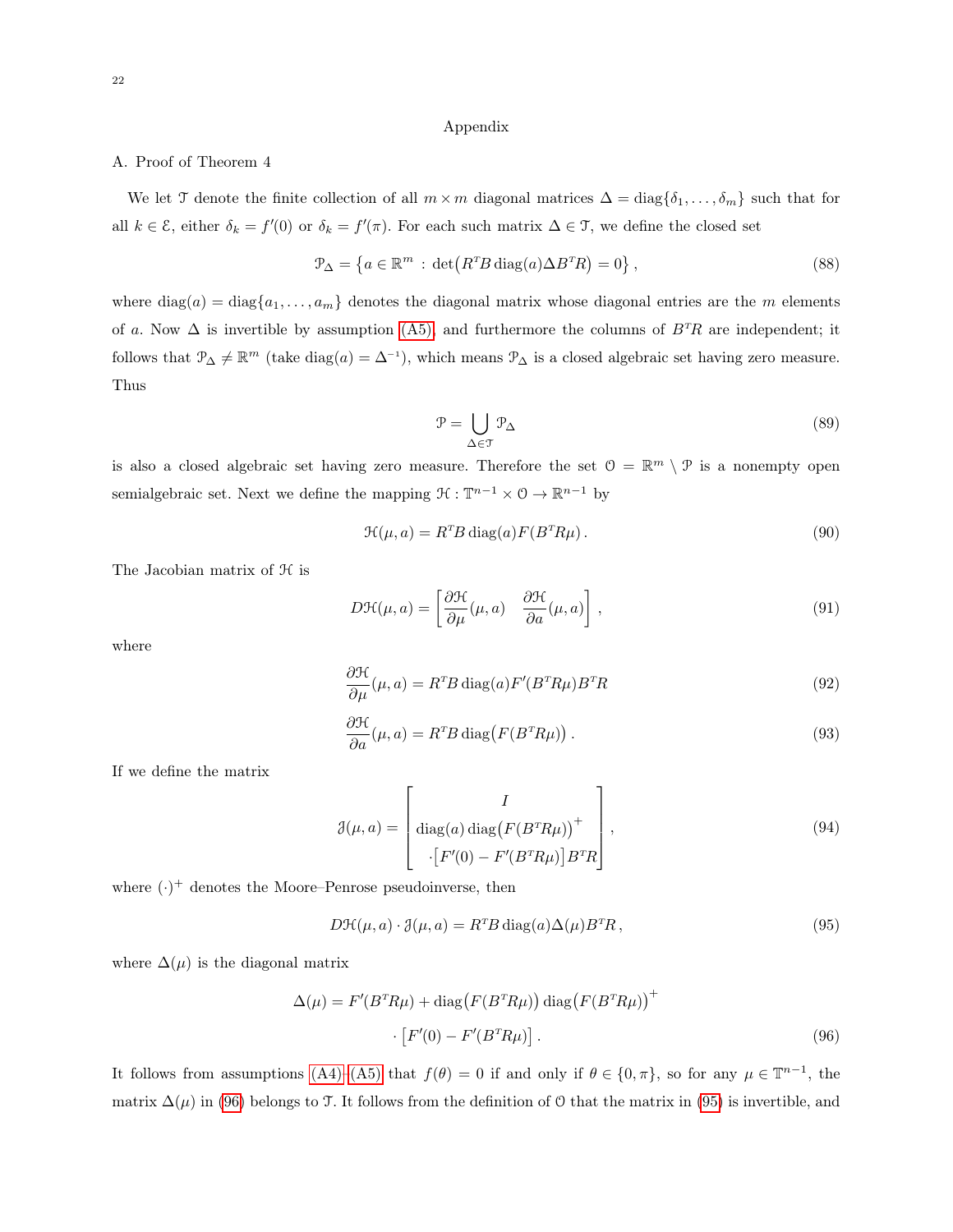we conclude that  $D\mathcal{H}(\mu, a)$  has rank  $n-1$  for all  $(\mu, a) \in \mathbb{T}^{n-1} \times \mathcal{O}$ . Thus  $\mathcal{H} \cap \{0\}$ , 2 and it follows from the parametric transversality theorem 3 [\[37,](#page-26-12) Theorem 6.35] that there exists a set  $\mathcal{Y} \subset \mathcal{O}$  having zero measure such that if  $a \in \mathcal{O} \setminus \mathcal{Y}$  then  $\mathcal{H}_a \pitchfork \{0\}$ , where  $\mathcal{H}_a$  denotes the mapping  $\mu \mapsto \mathcal{H}(\mu, a)$ . Choose  $\mathcal{Z} = \mathcal{P} \cup \mathcal{Y}$ ; we have thus shown that for all  $a \in \mathbb{R}^m \setminus \mathcal{Z}$ , if  $\mu$  is such that  $\mathcal{H}(\mu, a) = 0$ , then the matrix in [\(92\)](#page-21-3) is invertible.

Suppose  $a \in \mathbb{R}^m$  is the edge weight vector so that  $A = \text{diag}(a)$ , suppose  $a \in \mathbb{R}^m \setminus \mathcal{Z}$ , and suppose  $\mu \in S^T \Phi$ . Then  $R\mu \in \Phi$  which means  $\mathcal{H}(\mu, a) = 0$ , and it follows that  $L^{\flat}(\mu)$  in [\(50\)](#page-14-1), which is the same as the matrix in [\(92\)](#page-21-3), is invertible.

## <span id="page-22-0"></span>B. Proof of Theorem 6

Because both Y and  $Y^{-1}Z$  are symmetric matrices, we see that the following holds:

$$
Y^{-1}ZY = (Y^{-1}Z)^T Y = Z^T Y^{-1} Y = Z^T.
$$
\n(97)

We will investigate the stability of the zero solution of the system  $\dot{x} = \Lambda x$ . Partition the state as  $x = [x_1^T \ x_2^T]^T$ with  $x_1, x_2 \in \mathbb{R}^p$ , and consider the quadratic function

$$
\Upsilon(x) = \Upsilon(x_1, x_2) = x_1^T L x_1 + x_2^T Y^{-1} Z x_2 \tag{98}
$$

whose derivative along trajectories of  $\dot{x} = \Lambda x$  is

$$
\dot{\Upsilon}(x) = -2x_1^T L X L x_1 + 2x_1^T L Z x_2 - 2x_2^T Y^{-1} Z Y L x_1
$$
  
=  $-x_1^T L (X + X^T) L x_1 \leq 0.$  (99)

First suppose L has an eigenvalue  $\lambda < 0$  with unit eigenvector v. The standard Chetaev instability conditions [\[38,](#page-26-13) Theorem 4.3] do not guarantee exponential instability, so we will instead exploit the linear-quadratic structure to strengthen the Chetaev result. The cone

$$
\mathcal{C} = \left\{ x \in \mathbb{R}^{2p} : \Upsilon(x) < 0 \right\},\tag{100}
$$

is nonempty because

$$
\Upsilon(v,0) = v^T L v = \lambda v^T v = \lambda < 0. \tag{101}
$$

For any  $x \in \mathcal{C}$  we have

$$
0 \leqslant x_2^T Y^{-1} Z x_2 < -x_1^T L x_1 = \left| x_1^T L x_1 \right|,\tag{102}
$$

which means

$$
|\Upsilon(x)| \leq |x_1^T L x_1| + x_2^T Y^{-1} Z x_2 < 2 |x_1^T L x_1|.
$$
\n(103)

<span id="page-22-1"></span>2If M and N are smooth manifolds, if  $f : N \to M$  is smooth, and if S is an embedded submanifold of M, then f is transverse to S, written  $f \pitchfork S$ , when for every  $p \in f^{-1}(S)$  we have  $T_{f(p)}M = T_{f(p)}S + df_p(T_pN)$ , where  $df_p$  denotes the differential of  $f$ at p.

<span id="page-22-2"></span>3This transversality theorem is based on Sard's theorem, which holds only for sufficiently smooth functions. One can verify that in our case, this application of Sard's theorem is valid when the phase coupling function f is merely  $C^1$ .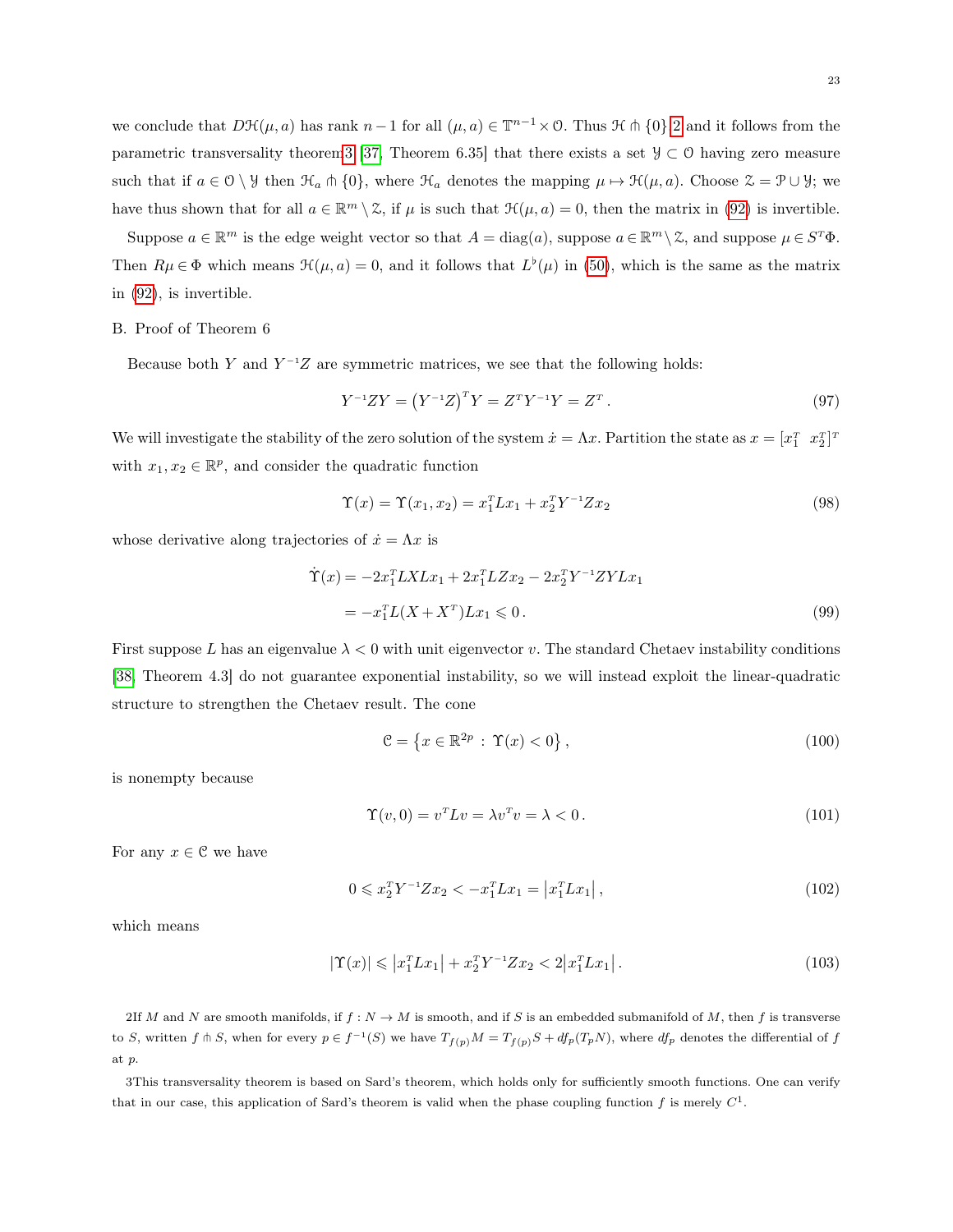Let  $L^+$  denote the Moore–Penrose pseudoinverse of L, which is nonzero because L has a nonzero eigenvalue  $\lambda$ . Then we have

$$
\left| x_1^T L x_1 \right| = \left| x_1^T L L^+ L x_1 \right| \leq \| L^+ \| \cdot \| L x_1 \|^2. \tag{104}
$$

Let  $\sigma > 0$  denote the minimum eigenvalue of  $X + X^T$ , so that

$$
\dot{\Upsilon}(x) = -x_1^T L(X + X^T) L x_1 \leqslant -\sigma \| L x_1 \|^2. \tag{105}
$$

It follows that for any  $x \in \mathcal{C}$  we have

$$
\dot{\Upsilon}(x) < \frac{\sigma}{2\|L^+\|} \Upsilon(x) < 0 \,. \tag{106}
$$

Therefore C is positively invariant and  $\Upsilon(x(t))$  exhibits exponential growth towards  $-\infty$  as  $t \to \infty$  from any initial state  $x(0) \in \mathcal{C}$ . Hence  $||x(t)|| = ||\exp(\Lambda t)x(0)||$  exhibits exponential growth as  $t \to \infty$  when  $x(0) \in \mathcal{C}$ , and we conclude that  $\Lambda$  must have an eigenvalue with a positive real part.

Next suppose that Z is invertible and  $L > 0$ ; then the largest invariant set contained in the set  $\{\Upsilon(x) = 0\}$ is the origin  $x = 0$ . In this case  $\Upsilon$  is positive definite, hence asymptotic stability follows from the Krasovskii-LaSalle invariance theorem.

# <span id="page-23-0"></span>C. Proof of Theorem 9

For the instability part of Theorem [6,](#page-18-1) we do not require the matrices  $L_1$  or  $Z$  to be invertible, even though they happen to be so in our application. However, the above Chetaev-style proof of Theorem [6](#page-18-1) does not carry over to a proof of the instability part of Theorem [9;](#page-20-1) instead, we will apply Lemma [8.](#page-20-2) To apply this lemma to matrix  $\Lambda$  in [\(87\)](#page-20-0), we must show that  $\Lambda$  has no eigenvalues on the imaginary axis. Suppose  $\Lambda v = \mathfrak{j} \lambda v$  for some  $\lambda \in \mathbb{R}$  and  $v \in \mathbb{C}^{2p}$ , and partition v as  $v = [v_1^T \ v_2^T]^T$  with  $v_1, v_2 \in \mathbb{C}^p$ . Then

<span id="page-23-3"></span><span id="page-23-2"></span><span id="page-23-1"></span>
$$
Zv_2 = \mathfrak{j}\lambda v_1\tag{107}
$$

$$
-YL_1v_1 - YL_2Zv_2 = j\lambda v_2.
$$
\n(108)

If  $\lambda = 0$ , then  $v_1 = v_2 = 0$  because  $L_1$ , Y, and Z are all invertible. Otherwise we solve for  $v_2$  in [\(107\)](#page-23-1) and substitute into [\(108\)](#page-23-2) to obtain

$$
Y[\lambda^2 Y^{-1} Z^{-1} - L_1 - j\lambda L_2] v_1 = 0.
$$
\n(109)

If we write  $v_1 = x + jy$  for  $x, y \in \mathbb{R}^p$ , then because Y is invertible we obtain

$$
0 = \left[\lambda^2 Y^{-1} Z^{-1} - L_1 - \mathfrak{j} \lambda L_2\right](x + \mathfrak{j}y)
$$

$$
= \left[Xx + \lambda L_2 y\right] + \mathfrak{j}\left[-\lambda L_2 x + X y\right],\tag{110}
$$

where we have defined  $X = \lambda^2 Y^{-1}Z^{-1} - L_1$ . Setting the imaginary part to zero in [\(110\)](#page-23-3) and solving for x yields

<span id="page-23-4"></span>
$$
x = \frac{1}{\lambda} L_2^{-1} X y. \tag{111}
$$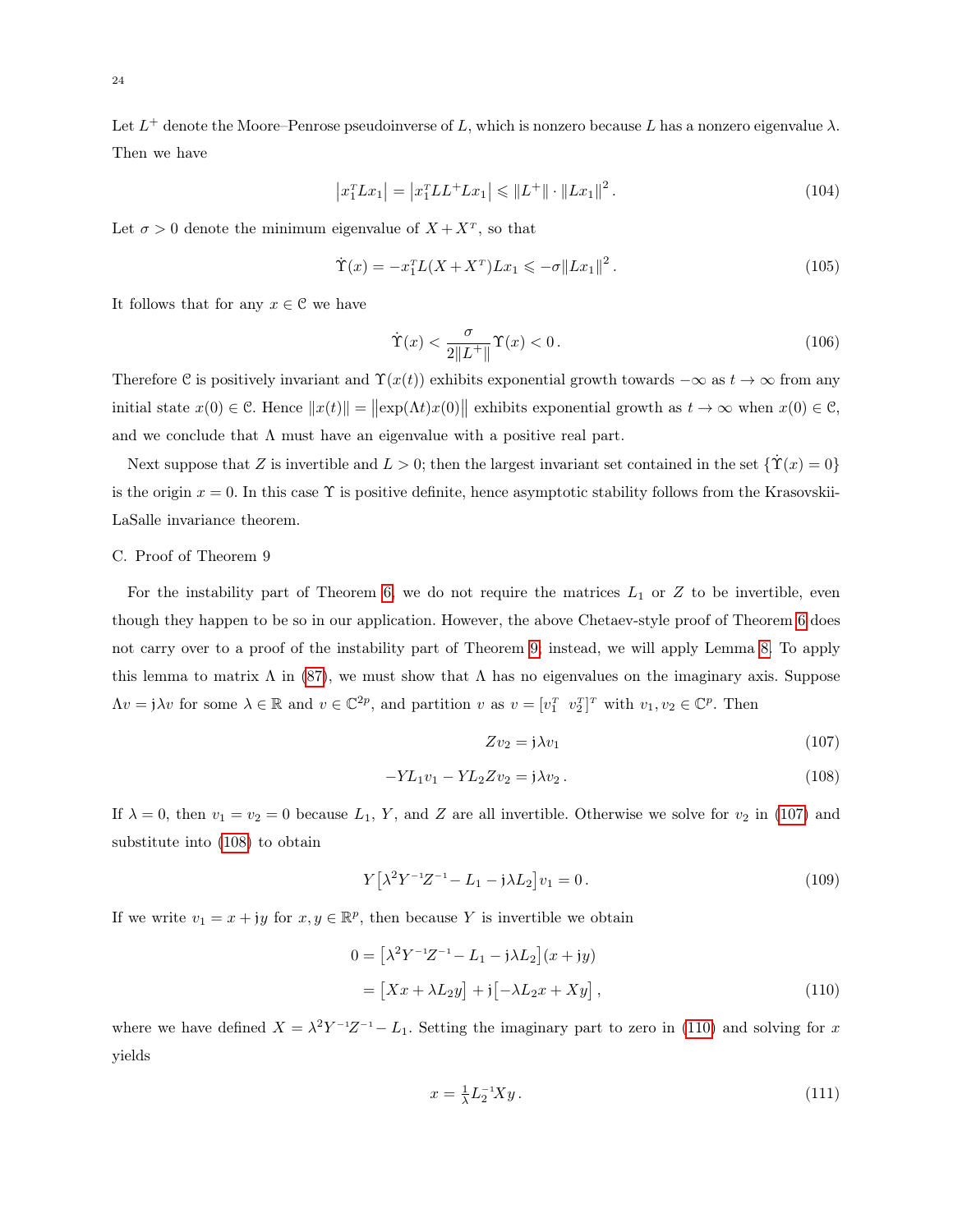Setting the real part to zero in  $(110)$  and substituting  $(111)$  for x yields

<span id="page-24-8"></span>
$$
0 = \left[\frac{1}{\lambda}X L_2^{-1}X + \lambda L_2\right]y. \tag{112}
$$

Now (??) implies  $ZY = YZ^T$ , which means

$$
(Y^{-1}Z^{-1})^T = [(ZY)^{-1}]^T = [(ZY)^T]^{-1}
$$

$$
= [YZ^T]^{-1} = [ZY]^{-1}
$$

$$
= Y^{-1}Z^{-1}, \qquad (113)
$$

and we conclude that X is symmetric. Thus the matrix  $XL_2^{-1}X + \lambda^2 L_2$  is symmetric and positive definite, and therefore [\(112\)](#page-24-8) implies  $y = 0$ . Hence  $x = 0$  from [\(111\)](#page-23-4), which means  $v_1 = 0$  and thus also  $v_2 = 0$ from [\(107\)](#page-23-1). Therefore, if  $\Lambda v = \mathfrak{j} \lambda v$  for some  $\lambda \in \mathbb{R}$  and  $v \in \mathbb{C}^{2p}$  then  $v = 0$ , and we conclude that  $\Lambda$  has no eigenvalues on the imaginary axis.

Let  $H \in \mathbb{R}^{2p \times 2p}$  be the block diagonal matrix

$$
H = \begin{bmatrix} -L_1^{-1} & 0\\ 0 & -Z^{-1}Y \end{bmatrix},
$$
\n(114)

which is symmetric and invertible by assumption. Then a straightforward calculation yields

$$
\Lambda H + H\Lambda^T = \begin{bmatrix} 0 & 0\\ 0 & 2YL_2Y \end{bmatrix} \geqslant 0, \tag{115}
$$

and the result follows from Lemma [8.](#page-20-2)

# References

- <span id="page-24-0"></span>[1] S. Bregni, "A historical perspective on telecommunications network synchronization," Communications Magazine, IEEE, vol. 36, no. 6, pp. 158–166, 1998.
- <span id="page-24-1"></span>[2] W. Ye, J. Heidemann, and D. Estrin, "Medium access control with coordinated adaptive sleeping for wireless sensor networks," Networking, IEEE/ACM Transactions on, vol. 12, no. 3, pp. 493–506, 2004.
- <span id="page-24-2"></span>[3] B. Sundararaman, U. Buy, and A. D. Kshemkalyani, "Clock synchronization for wireless sensor networks: a survey," Ad Hoc Networks, vol. 3, no. 3, pp. 281–323, 2005.
- <span id="page-24-3"></span>[4] E. Mallada, X. Meng, M. Hack, L. Zhang, and A. Tang, "Skewless network clock synchronization," in Network Protocols (ICNP), 2013 21st IEEE International Conference on, 2013.
- <span id="page-24-4"></span>[5] I. Rec, "G. 812 timing requirements of slave clocks suitable for use as node clocks in synchronization networks," Geneva, June, 1998.
- <span id="page-24-5"></span>[6] I. T. Union, "Itu-t recommendation g.811: timing characteristics of primary reference clocks," ITU, Tech. Rep., 97.
- <span id="page-24-6"></span>[7] H. Karl and A. Willig, Protocols and architectures for wireless sensor networks. Wiley. com, 2007.
- <span id="page-24-7"></span>[8] A. T. Winfree, "Biological rhythms and the behavior of populations of coupled oscillators," Journal of theoretical biology, vol. 16, no. 1, pp. 15–42, 1967.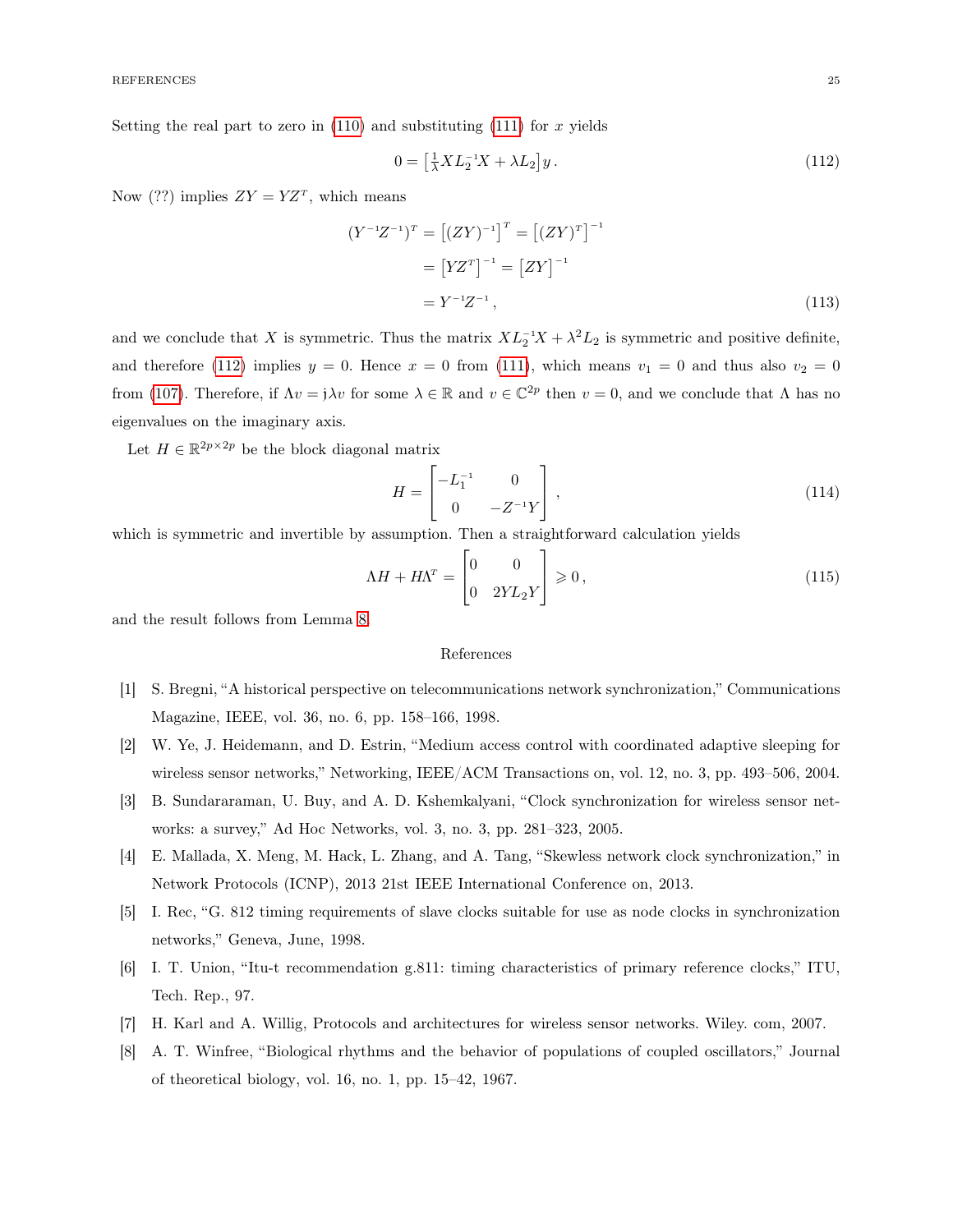- [9] Y. Kuramoto, "Cooperative dynamics of oscillator community a study based on lattice of rings," Progress of Theoretical Physics Supplement, vol. 79, pp. 223–240, 1984.
- [10] R. E. Mirollo and S. H. Strogatz, "Synchronization of pulse-coupled biological oscillators," SIAM Journal on Applied Mathematics, vol. 50, no. 6, pp. 1645–1662, 1990.
- <span id="page-25-0"></span>[11] Y. Kuramoto, Chemical oscillations, waves, and turbulence. Courier Dover Publications, 2003.
- <span id="page-25-1"></span>[12] A. Jadbabaie, J. Lin, and A. S. Morse, "Coordination of groups of mobile autonomous agents using nearest neighbor rules," Automatic Control, IEEE Transactions on, vol. 48, no. 6, pp. 988–1001, 2003.
- <span id="page-25-2"></span>[13] W. Ren, R. W. Beard, and E. M. Atkins, "Information consensus in multivehicle cooperative control," Control Systems, IEEE, vol. 27, no. 2, pp. 71–82, 2007.
- <span id="page-25-3"></span>[14] F. Tong and Y. Akaiwa, "Theoretical analysis of interbase-station synchronization systems," Communications, IEEE Transactions on, vol. 46, no. 5, pp. 590–594, 1998.
- [15] O. Simeone and G. Scutari, "Pulse-coupled distributed PLLs in heterogeneous wireless networks," in Signals, Systems and Computers, 2007. ACSSC 2007. Conference Record of the Forty-First Asilomar Conference on, 2007, pp. 1770–1775.
- [16] O. Simeone, U. Spagnolini, G. Scutari, and Y. Bar-Ness, "Physical-layer distributed synchronization in wireless networks and applications," Physical Communication, vol. 1, no. 1, pp. 67–83, 2008.
- [17] C. H. Rentel and T. Kunz, "A mutual network synchronization method for wireless ad hoc and sensor networks," Mobile Computing, IEEE Transactions on, vol. 7, no. 5, pp. 633–646, 2008.
- [18] L. Schenato and F. Fiorentin, "Average TimeSynch: a consensus-based protocol for clock synchronization in wireless sensor networks," Automatica, vol. 47, no. 9, pp. 1878–1886, 2011.
- <span id="page-25-6"></span>[19] R. Carli, A. Chiuso, L. Schenato, and S. Zampieri, "A PI consensus controller for networked clocks synchronization," in Proceedings of the 2008 IFAC World Congress, (Seoul, South Korea), 2008, pp. 10 289–10 294.
- [20] R. Carli and S. Zampieri, "Networked clock synchronization based on second order linear consensus algorithms," in Proceedings of the 49th IEEE Conference on Decision and Control, (Atlanta, Georgia), Dec. 2010, pp. 7259–7264.
- <span id="page-25-7"></span>[21] R. Carli, E. D'Elia, and S. Zampieri, "A PI controller based on asymmetric gossip communications for clocks synchronization in wireless sensors networks," in Proceedings of the Joint 50th IEEE Conference on Decision and Control and European Control Conference, (Orlando, Florida), Dec. 2011, pp. 7512– 7517.
- <span id="page-25-4"></span>[22] R Carli and S Zampieri, "Network Clock Synchronization Based on the Second-Order Linear Consensus Algorithm," Automatic Control, IEEE Transactions on, vol. 59, no. 2, pp. 409–422, 2014.
- <span id="page-25-5"></span>[23] O. Simeone, U. Spagnolini, Y. Bar-Ness, and S. H. Strogatz, "Distributed synchronization in wireless networks," IEEE Signal Processing Magazine, vol. 25, no. 5, pp. 81–97, Sep. 2008.